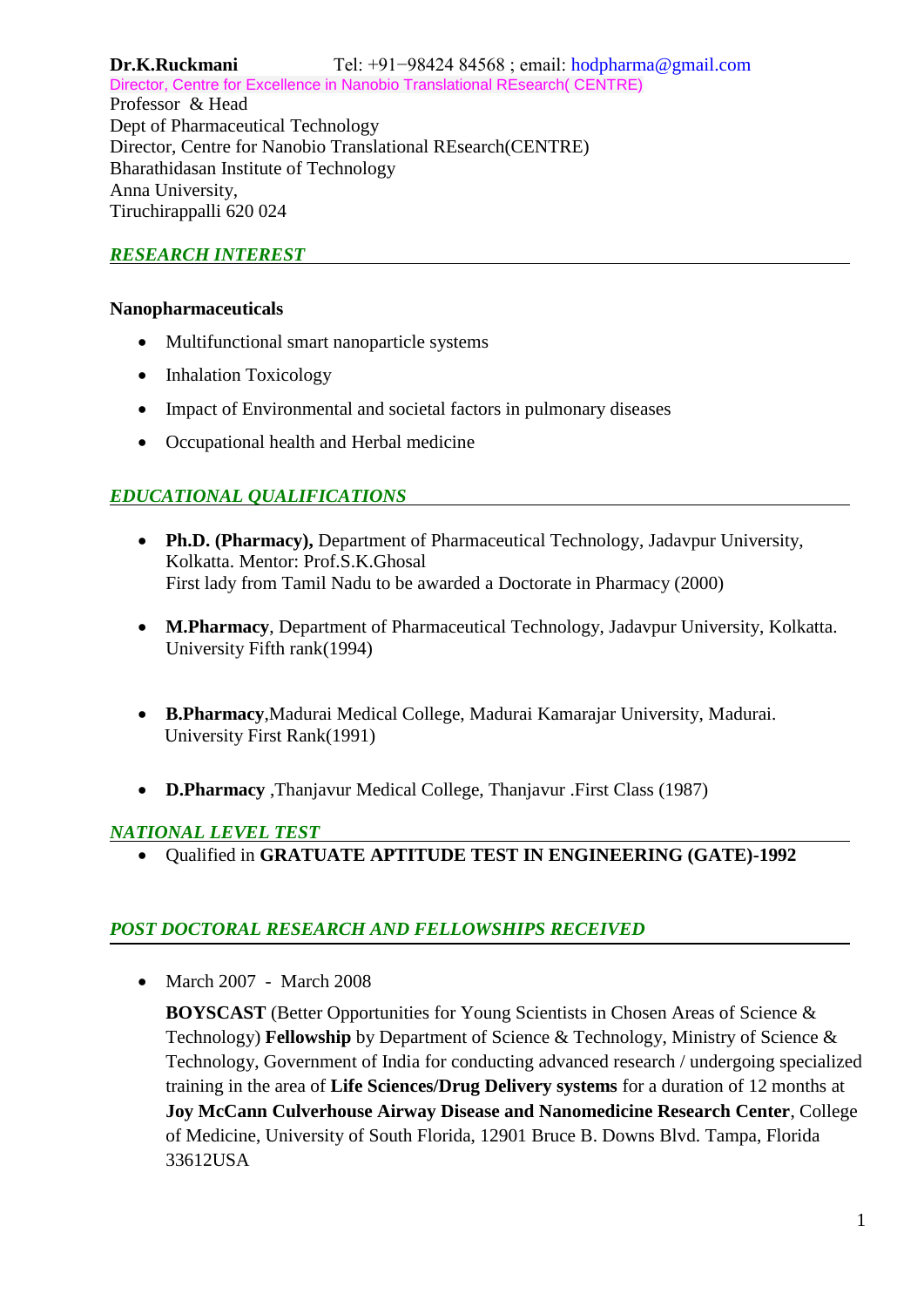August 2008 - November 2008

**Post-Doctoral Researcher**: Joy McCann Culverhouse Airway Disease and Nanomedicine

Research Center, College of Medicine, University of South Florida, 12901 Bruce B. Downs

Blvd.Tampa, Florida 33612, USA.

## *PROFESSIONAL EXPERIENCE*

- **Aug 2010 – Sep 2012 Director, Centre for Research** Anna University of Technology, Tiruchirappalli
- **08.02.2010 – 15.07.2010 Officiating Vice-chancellor, Anna University of Technology, Tiruchirappalli, Tamilnadu, India**
- **Professor & Head–01.02.2007 onwards** Department of Pharmaceutical Technology, Anna University Tiruchirappalli, Tiruchirappalli -620024
- **Professor & Head–05.03.2005 – 31.01.2007** Department of Pharmaceutical Engineering & Technology, Bharathidasan University, Tiruchirapalli.
- **Professor & Principal i/c - 01.03.2001 – 04.03.2005** Periyar College of Pharmaceutical Sciences (PCPS), Tiruchirappalli
- **Assistant Professor & Principal i/c –01.10.1999 –28.02.2001** Periyar College of Pharmaceutical Sciences, Tiruchirappalli
- **Senior Lecturer - 01.09.1998 – 30.09.1999** Periyar College of Pharmaceutical Sciences, Tiruchirappalli
- **Lecturer –04.07.1994 – 31.08.1998** Periyar College of Pharmaceutical Sciences for Girls, Tiruchirappalli
- **Analytical Chemist - Feb 1992 – Jul 1992** Tablets (India) Ltd, Chennai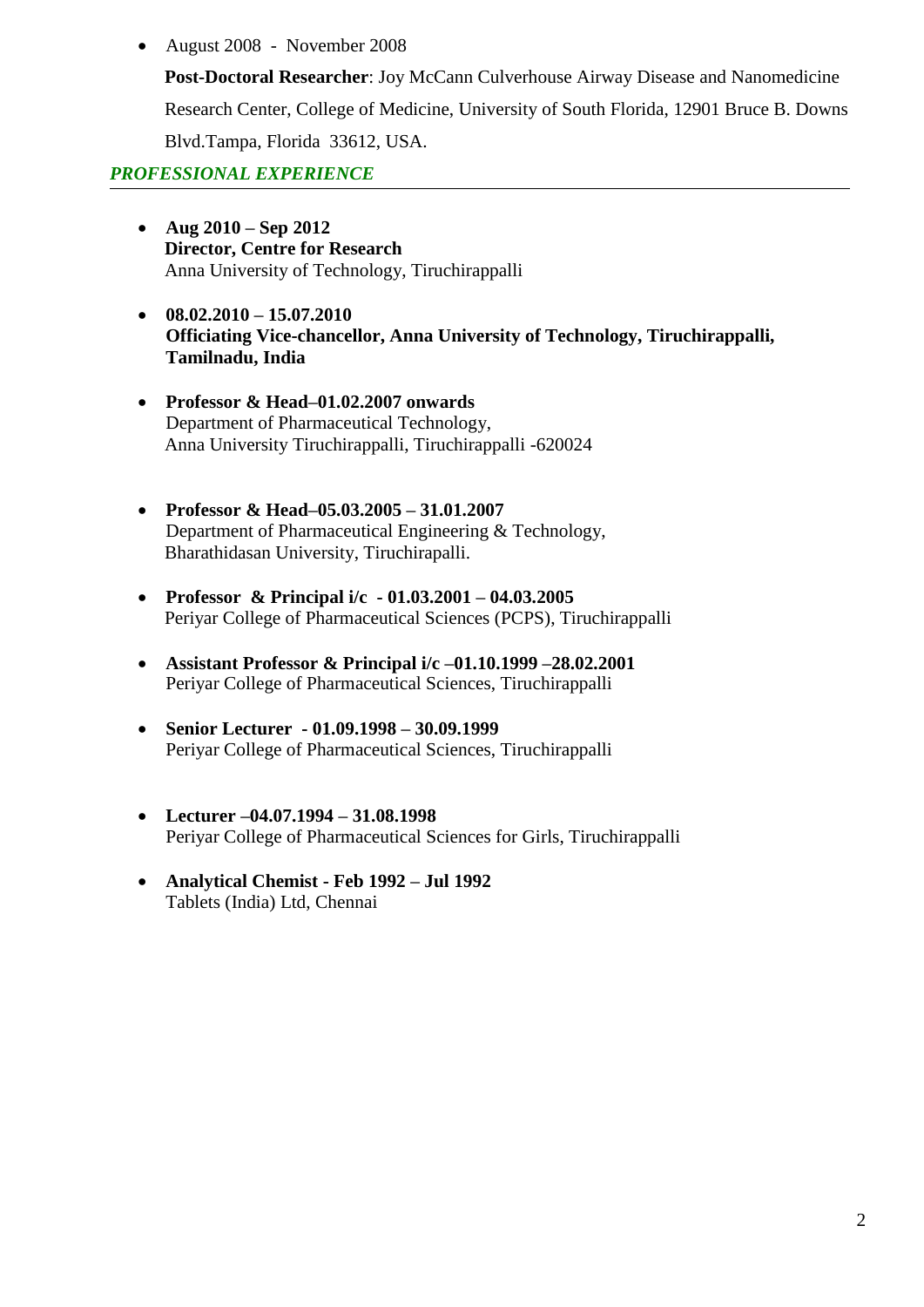#### **a) . National : 1.Title: Herbal Exfoliate File No. 841/CHE/2009;Dated 13.04.2009**

Inventors: Nilani Packianathan (Ooty, India) Ruckmani Kandasamy (Tiruchirappalli, India)

**Abstract:** A novel, potent flavonoid for the treatment of hypertrophic scarring has been isolated from *C. betacea* through bioactivity-guided fractionation.

#### **2.Title: Biopolymer Composition File No. 2742/CHE/2010;Dated 20.09.2010**

Inventors: Nilani Packianathan (Ooty, India) Ruckmani Kandasamy (Tiruchirappalli, India) **Abstract:**A plant-based, ecofriendly biopolymer with good filmogenicity, dissolution, and disintegration rates comparable to hard gelatin film as a suitable alternative to gelatin and synthetic polymers.

### **3.Title: Novel and stable pharmaceutical compositions of vitamin A analogs ; File No. 831/CHE/2011;Dated 17.03.2011**

Inventors: Thusleem Omar Abdul Gani (Jeddah,Saudi Arabia) Ruckmani

Kandasamy(Tiruchirappalli , India ) Muneera Mohamed Shafee (Jeddah, Saudi Arabia)

Saleem Zainuddin Shaikh (Jeddah,Saudi Arabia)

**Abstract:** The present invention relates to a novel and stable pharmaceutical composition of

Vitamin A analogs with higher drug loading ability, process for producing the composition

and methods of delivering the vitamin A analogs.

#### **b). International:**

**Title: Immediate release compositions of acid-labile drugs. U.S NO :** 61/293,926; January 11, 2010

**PCT Application No**: PCT/IB2011/000017; January 7, 2011

Inventors: Muneera Mohamed Shafee ( Jeddah,Saudi Arabia) Ruckmani Kandasamy

(Tiruchirappalli , India ) Thusleem Omar Abdul Gani ( Jeddah,Saudi Arabia)

Saleem Zainuddin Shaikh (Jeddah,Saudi Arabia) Anand Vasantharao Kondaguli

(Jeddah,Saudi Arabia)

Abstract: The present invention provides a pharmaceutical formulationand process for

preparing a multicomponent system in which one component is an acid-labile drug and the

other is a rapid-release buffer along with pharmaceutically acceptable excipients for oral administration and ingestion by a subject.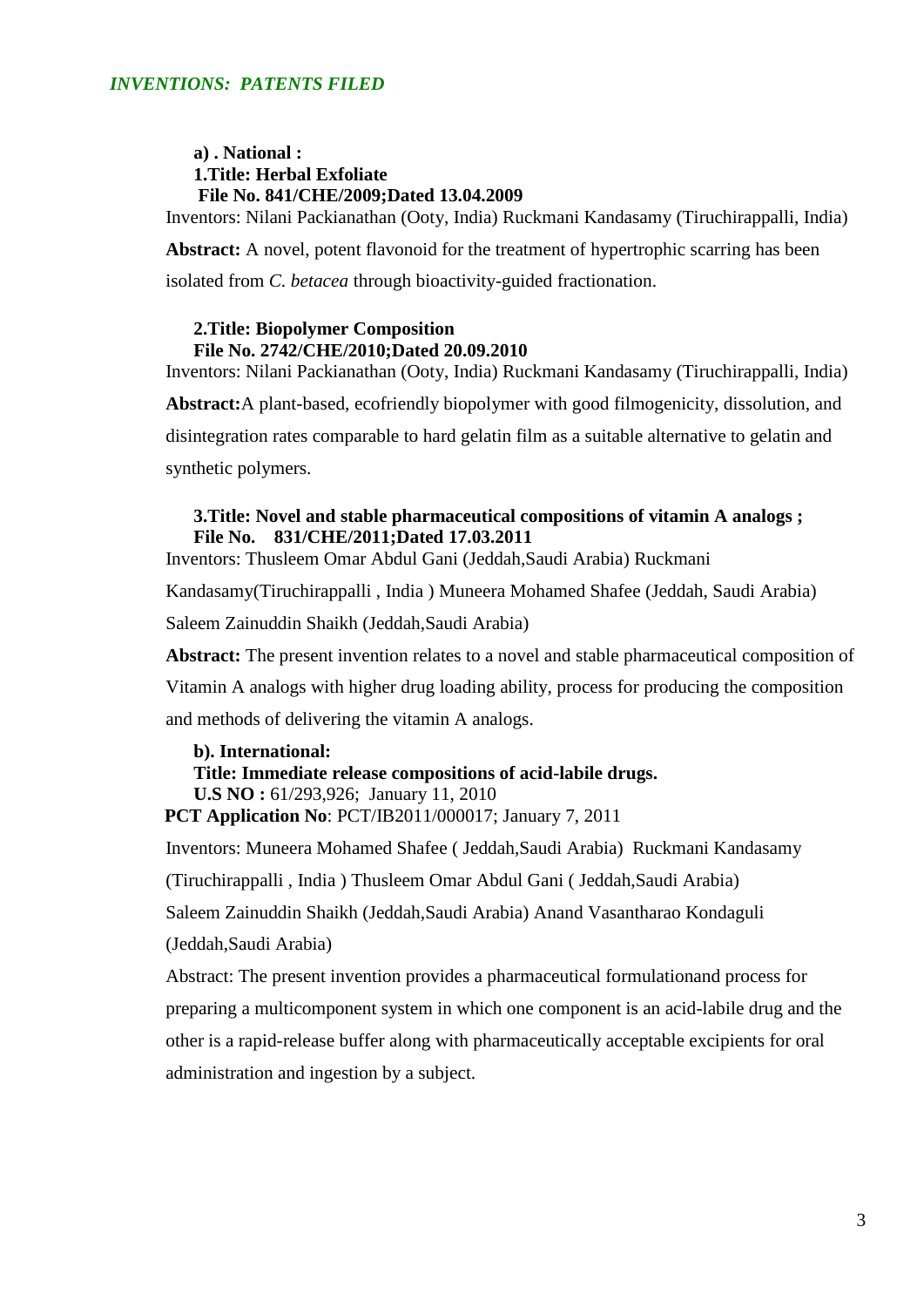## *FUNDS RECEIVED*

| <b>FUNDING</b>                         | <b>GRANT NO &amp; YEAR</b>                                | <b>TOPIC OF THE</b>                                                             | <b>STATUS</b> |
|----------------------------------------|-----------------------------------------------------------|---------------------------------------------------------------------------------|---------------|
| <b>AGENCY</b>                          | <b>GRANT</b><br><b>RECEIVED</b>                           | <b>PROJECT</b>                                                                  |               |
|                                        |                                                           |                                                                                 |               |
| DST, GOI                               | DST/SSTP/TN/2012-<br>$13/12$ <sup>th</sup> Plan/143       | Investigations on herbal preparations                                           | Sanctioned    |
|                                        |                                                           | used in the management of Dengue<br>and Chikungunya viral infections in         |               |
|                                        |                                                           | <b>Tamil Nadu</b>                                                               |               |
| DBT, GOI under                         | File                                                      | Isolation, Characterization and                                                 | In progress   |
| Twinning<br>Programme for              | no.BT/193/NE/TBP/2011<br>dated 24.05.2012                 | Formulation studies of gums obtained<br>from Albiziastapulata and               |               |
| North East                             | <b>Rs.29.40 lakhs</b>                                     | Prunuscerasoides of Mizoram                                                     |               |
|                                        | <b>Total: Rs. 57.62 lakhs</b>                             |                                                                                 |               |
| DST, Govt.of                           | VI-D& P/349/10-                                           | National Facility on Drug Development                                           | In progress   |
| India                                  | 11/TDT/1<br>dated 21.10.2010                              | for Academic Institutions,<br>Pharmaceutical and Allied industries              |               |
|                                        | Rs. SIX                                                   |                                                                                 |               |
|                                        | Crores(\$1.5million)                                      |                                                                                 |               |
| Nanomission, DST                       | SR/NM/NS-19/2009                                          | Nanocomplexes forthe Targeted Drug                                              | In progress   |
|                                        | 19.01.2010<br><b>Rs.32.14lakhs</b>                        | Delivery to theInflamed Site of Lungs                                           |               |
| <b>AICTE</b>                           | <b>AICTE</b> Letter No.                                   | Modernization of (MODROBS)                                                      | Completed     |
|                                        | 200-fin/21/98-99 dt                                       | Pharmaceutical Biotechnology                                                    |               |
|                                        | 19.05.99                                                  | Laboratory                                                                      |               |
| <b>DRDO</b>                            | Rs.8.5 lakhs<br>TC/102/DIP-                               | Evaluation of antitumour activity and                                           |               |
|                                        | 217/G1/DIPAS/99                                           | Pharmacokinetic evaluation of the                                               | Completed     |
|                                        | dt19.05.1999                                              | concept pessary                                                                 |               |
|                                        | <b>Rs.0.55</b> lakhs                                      |                                                                                 |               |
| <b>AICTE</b>                           | AICTE F.No.8022/RID                                       | Entrepreneurship andManagement                                                  | Completed     |
|                                        | $BoIII - EMD(67)$<br>$2003 - 04$                          | DevelopmentProgramme                                                            |               |
|                                        | (Revalidated for 2004 -                                   |                                                                                 |               |
|                                        | 05) Dt. 21.07.2004                                        |                                                                                 |               |
|                                        | <b>Rs.6.00 lakhs</b>                                      |                                                                                 |               |
| <b>Indian Society</b><br>for Technical | ISTE/STTP/C-239/2004<br>Dt. 29.03.2004                    | <b>AICTE</b> Short termtraining programme<br>On Recent Trends in Pharmaceutical | Completed     |
| Education, AICTE                       | Rs.0.9 lakhs                                              | Technology"                                                                     |               |
|                                        |                                                           |                                                                                 |               |
| <b>DST</b>                             | <b>Better Opportunities for</b>                           | One year Advanced Training at <b>Joy</b>                                        |               |
|                                        | Young scientists in the<br><b>Chosen Areas of Science</b> | <b>McCann Culverhouse Airway Disease</b><br>and Nanomedicine Research Center,   |               |
|                                        | $\&$                                                      | College of Medicine, University of South Florida,                               |               |
|                                        | Technology(BOYSCAST                                       | Tampa, Florida 33612USA                                                         |               |
|                                        | ) Fellowship                                              | March 2007- March 2008<br>Completed                                             |               |
|                                        |                                                           |                                                                                 |               |
| <b>CSIR</b>                            | SYM/5034/09-HRD                                           | National conferenceon "Recent Trends"                                           | completed     |
|                                        | dated Dec 2,2009                                          | and Applications of Nanotechnology in                                           |               |
| <b>ICMR</b>                            | <b>Rs.0.25</b> lakhs<br>No. 7/396/2009-Admin-II           | Pharmacy & Biology"Jan 21 & 22, 2010                                            | Completed     |
|                                        |                                                           |                                                                                 |               |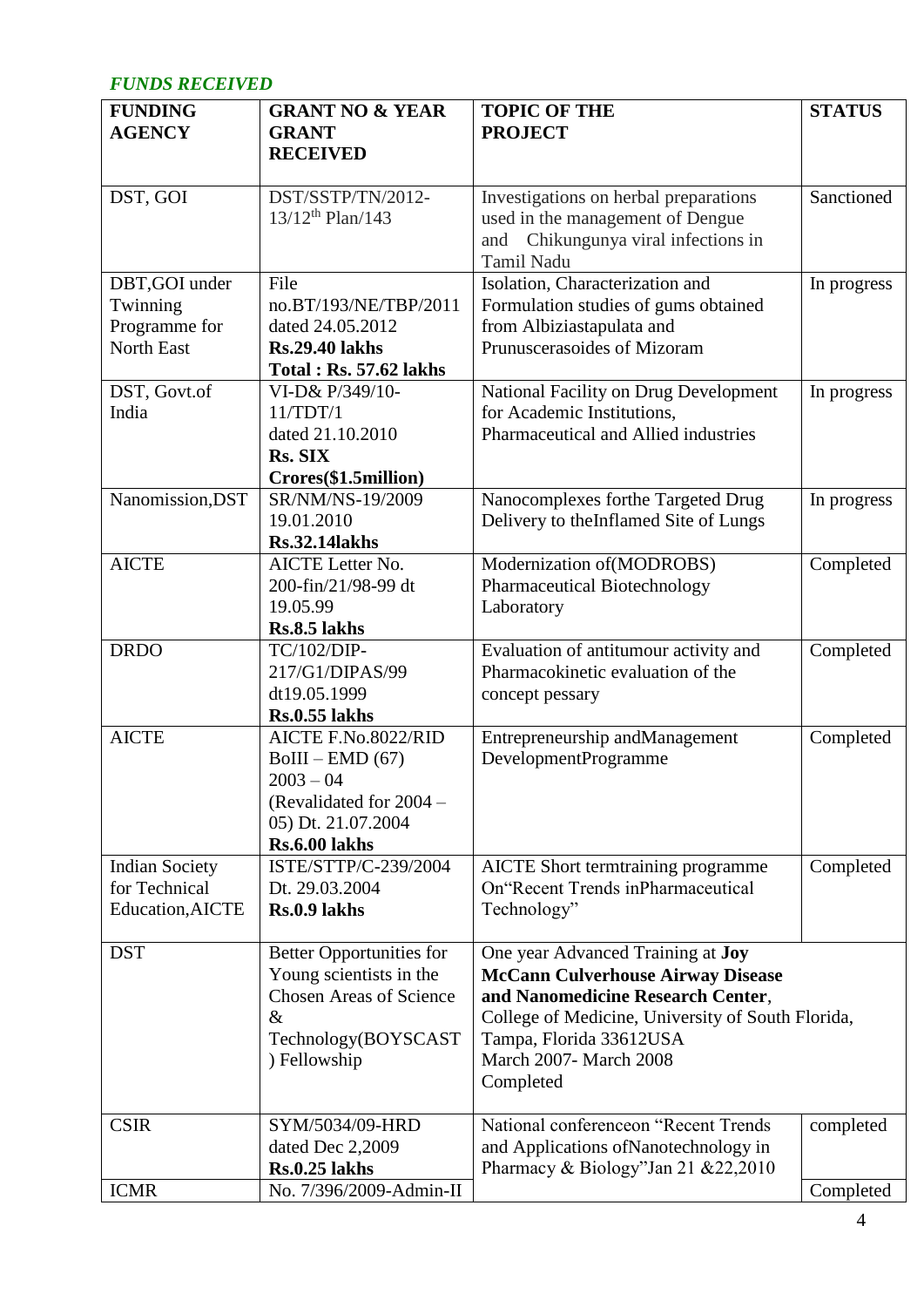|                        | dated 25.03.2010      |                                                 |           |
|------------------------|-----------------------|-------------------------------------------------|-----------|
|                        | $Rs.0.25$ lakhs       |                                                 |           |
| DST, New Delhi         | VI-D& P/321/09-10/TDT |                                                 | Completed |
|                        | dated 23.12.2009      |                                                 |           |
|                        | <b>Rs.3.00 lakhs</b>  |                                                 |           |
| Anna University,       | Lr.No.CIA/Hosp./2013, | NanoBio Collaborative International             | completed |
| Chennai                | Dt.04.10.2013         | Conference $27-29$ <sup>th</sup> , 2013 jointly |           |
|                        | <b>Rs.2.00 lakhs</b>  |                                                 |           |
| <b>DST</b>             | VI-D&P/464/2014/TDT   | organised with Nanomedicine Research            | completed |
|                        | Dt:10.06.2013         | Centre, University of South Florida, USA        |           |
|                        | Rs.4,75,000/-         |                                                 |           |
| <b>Mother Teresa</b>   | MTU Dt: 16.05.2013    |                                                 | completed |
| Women                  | <b>Rs.2.00 lakhs</b>  |                                                 |           |
| University,            |                       |                                                 |           |
| Kodaikanal             |                       |                                                 |           |
| <b>ICMR, New Delhi</b> | No.7/151/13-Seminars  |                                                 | completed |
|                        | (HRD) dt.21.05.2013   |                                                 |           |
|                        | Rs.40,000/-           |                                                 |           |
| <b>INSA, New Delhi</b> | SP/C-25/2013, Dt:     |                                                 | completed |
|                        | 31/05/2013/809        |                                                 |           |
|                        | Rs.40,000/-           |                                                 |           |
| DRDO, New Delhi        | ERIP/ER/13-14/C/63    |                                                 | completed |
|                        | 29.08.2013            |                                                 |           |
|                        | Rs.50,000/-           |                                                 |           |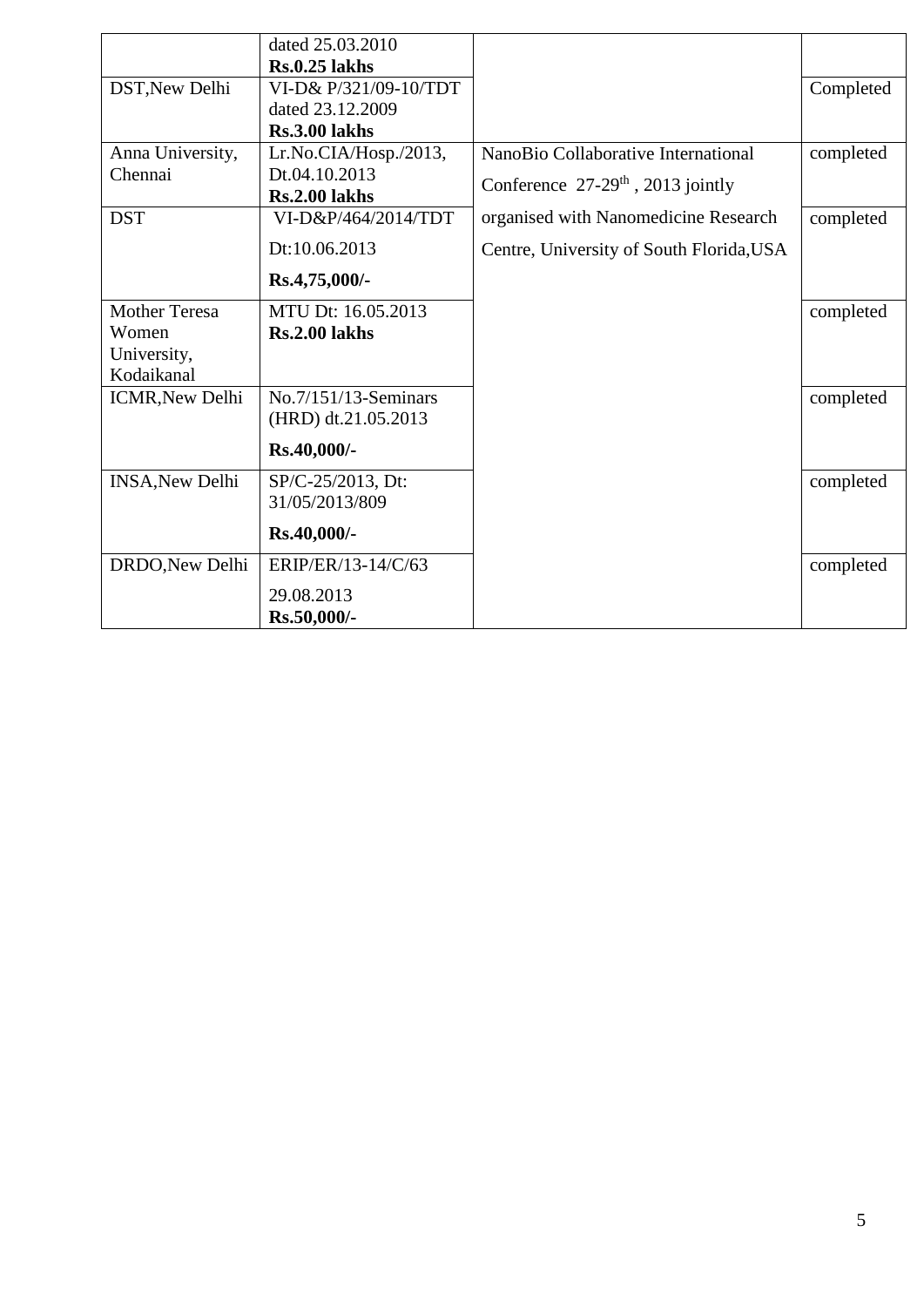- Best Innovation Award 2013 with a cash prize of Rs.50,000 for innovation " Design and Development of Novel Concept for Immediate Release of Pantoprazole" from Anna University, Chennai
- Member Project Evaluation Group under State Science & Technology Programme (SSTP) of DST,Government of India
- Vetri Penmani (Women Achiever) Award 2011 by Bharathidasan University,Tiruchirappalli for the contribution made in the field of Research
- Shri P.K.Das Memorial Best Faculty Award 2010-2011 instituted by Nehru Group of Institutions (Tamilnadu & Kerala)
- Prof.S.P.Thiagarajan and Prof.S.Rajarajan Endowment Award 2009 for the **outstanding patent filed** in the field of **bio-medicine** under the prizes and awards of Indian Association of Biomedical Scientists(IABMS)
- **BOYSCAST** fellowship 2006-07 by DST, Ministry of Science & Technology, New Delhi
- **Tamilnadu Young Women Scientist Award** 2006 in the field of Medical Sciences and Native Medicine (Instituted by Science City, Chennai, Government of Tamilnadu)
- **G.P. Nair Award** 1991 given by Indian Drug Manufacturer's Association, Mumbai
- Cash award Rs.1000 and certificate of appreciation for securing 100% results in the subjects handled for every year from 1996-2003 by Periyar College of Pharmaceutical Sciences, Tiruchirappalli
- Governor nominee –Planning Board of Mother Therasa Women's University,Kodaikanal.April 2010to April 2013
- Research reviewer for reputed journals like Journal of Biomedical Nanotechnology, Drug Development and Industrial Pharmacy(Informa Healthcare,USA) Journal of Ethno pharmacology(Elsevier),African Journal of Biotechnology(Academic Journals),Indian Journal of Experimental Biology [CSIR] and Editorial Board member of Journal of Biological Sciences, Journal of Pharmacology and Toxicology and International Journal of Pharmacology
- Coordinator, Field of Pharmaceutical Technology, Tamilaga Arivival Peravai-10<sup>th</sup> Conference, Manonmanium Sundaranar University, Tirunelveli May 2010.
- Coordinator, Field of Pharmaceutical Technology, Tamilaga Ariviyal Peravai-9<sup>th</sup> Conference, Alagappa University, Karaikudi 11-13 September 2009.
- **Government Merit scholarship** awarded during S.S.L.C. by Tamilnadu State Government
- Chairman of the **ISTE** (Indian Society for Technical Education) C**hapter** which has been awarded the Best ISTE chapter award 2004

**PUBLICATIONS : National : 46 International : 35 Total : 81**

- 1. P.Renuga Devi, C.Senthil Kumar, P.Selvamani, N.Subramanian and K.Ruckmani (2015) Synthesis and characterization of Arabic gum capped gold nanoparticles for tumor-targeted drug delivery. Material Letters, 139, 241-244. <http://dx.doi.org/10.1016/j.matlet.2014.10.010> (In Press) (Impact Factor - 2.269)
- 2. S. Lakshmana Prabu, TNK Suriyaprakash, K.Ruckmani, R. Thirumurugan (2014) Concepts of Process Validation in Solid Dosage Form [Tablet] – An Overview. SAJ Pharmacy and Pharmacology, 1(1), 1-12.
- 3. C. Malsawmtluangi, K. Thanzami, H. Lalhlenmawia, T.Veenus Seelan, P.Selvamani, Ruckmani Kandasamy, Lalduhsanga Pachuau (2014) Physicochemical characteristics and antioxidant activity of *Prunus cerasoides* D.Don gum exudates.International Journal of Biological Macromolecules 69, 192-199 (Impact Factor 2.596)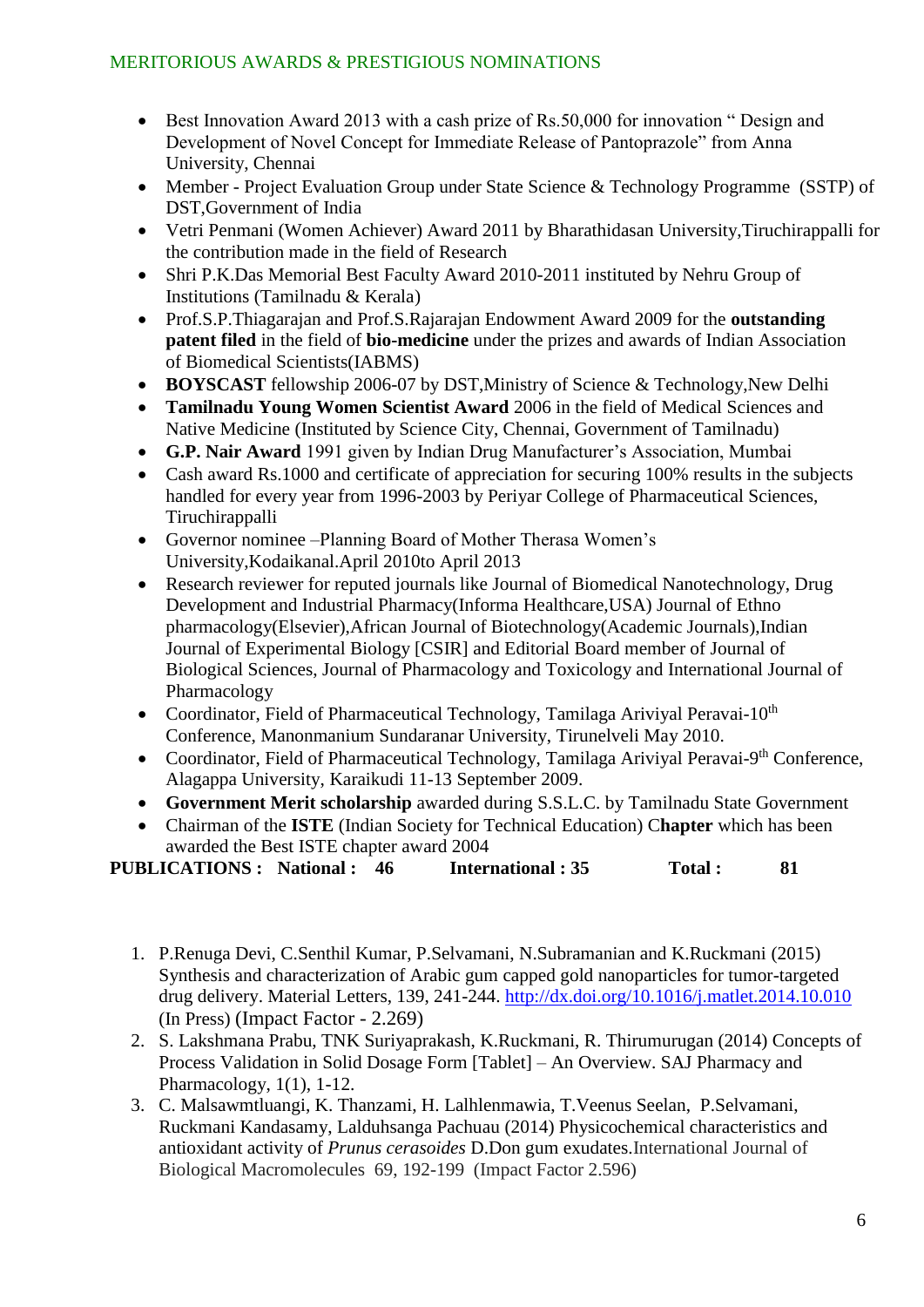- 4. K. Ruckmani, Saleem Z. Shaikh, Pavne Khalil, Aamer Khatri, Javed Akmal, (2014) A New Simple and Rapid Method for the Determination of Sodium Hyaluronate in Active Pharmaceutical Ingredient and Ophthalmic Formulations by DP5 Photorode, *World Journal of Analytical Chemistry, Vol. 2, No. 2, 15-22.* DOI:10.12691/wjac-2-2-1
- 5. M. Pradeepa, K. Harini, K.Ruckmani and N.Geetha (2014) Extracellular Bio-inspired synthesis of silver nanoparticles using Raspberry leaf extract against human pathogens. Int. J. Pharm. Sci. Rev. Res., 25(2), 160-165. ISSN 0976 – 044X (Impact factor 0.65)
- 6. K.Ruckmani, Saleem Z. Shaikh, Pavne Khalil,M.S.Muneera,O.A.Thusleem(2013) Determination of sodium hyaluronate in pharmaceutical formulations by HPLC-UV. Journal of Pharmaceutical Analysis (Elsevier) 3(5); 324-329 ISSN: 2095-1779. http://dx.doi.org/10.1016/j.jpha.2013.02.001
- 7. Ruckmani Kandasamy and Akilandeswari Krishnan (2013) Estimation of Anti Microbial Activity of Ascorbic Acid in Superoxide Dismutase Level in Microbial Culture with Amino Penicillin – Ampicillin, Int. J. Pharm. Sci. Rev. Res., 20(2), 167-169. (Impact factor 0.65)
- 8. K.Akilandeswari, K.Ruckmani, S.Abirami (2013) Enhancement of the Efficacy of Antibiotics Ciprofloxacin and Gentamycin against Gram Positive And Gram Negative Micro Organism With Non Antibiotic Nimesulide, International Journal of Pharmacy and Pharmaceutical Sciences, Vol 5, 627-630 DOI: [http://dx.doi.org/10.13040/IJPSR.0975-](http://dx.doi.org/10.13040/IJPSR.0975-8232) [8232,](http://dx.doi.org/10.13040/IJPSR.0975-8232)ISSN(Online): 0975-8232, ISSN (Print): 2320-5148 impact factor 0.533
- 9. Ruckmani Kandasamy and Kumaresan Chandrasekaran,(2012) Sustained release aerosol for pulmonary drug delivery system; A Review, International Journal of Pharmacy and Pharmaceutical Sciences, Vol 5, 126-130 DOI: [http://dx.doi.org/10.13040/IJPSR.0975-](http://dx.doi.org/10.13040/IJPSR.0975-8232) [8232,](http://dx.doi.org/10.13040/IJPSR.0975-8232)ISSN(Online): 0975-8232, ISSN (Print): 2320-5148 impact factor 0.533
- 10. C.Kumaresan, N.Subramanian, M.Gover Antonyraj, K.Ruckmani (2012) Dry powder inhaler –Formulation aspects, Pharma Times, 44(10), 14-18.ISSN 0031-6849
- 11. K.Ruckmani,Saleem Z.Shaikh,Pavne Khalil,M.S.Muneera (2011) A simple and rapid highperformance liquid chromatographic method for determining tobramycin I in pharmaceutical formulations by direct UV detection, Pharmaceutical Methods 2(2) 117-129. DOI: 10.4103/2229-4708.84455 Impact factor:1.855
- 12. Durgaramani Sivadasan , Kandasamy Ruckmani, Shalini Devi, B. Sree Tejaswi (2011) Biodegradable polymeric micelles of camptothecin: formulation and characterization, Acta Pharmaceutica Sciencia, 53: 243-260 Impact factor 0.78
- 13. K. Ruckmani, C. Kumerasan (2011) Effects of crystallinity on compression of Pharmaceuticals, Pharma Times, 43(10), 13-15. ISSN 0031-6849
- 14. [Prakash, A.,](http://www.scopus.com.scopeesprx.elsevier.com/authid/detail.url?origin=resultslist&authorId=51663747200&zone=) [Dibakar, M.,](http://www.scopus.com.scopeesprx.elsevier.com/authid/detail.url?origin=resultslist&authorId=51663082900&zone=) [Selvakumar, K.,](http://www.scopus.com.scopeesprx.elsevier.com/authid/detail.url?origin=resultslist&authorId=6603956638&zone=) [Ruckmani. K.,](http://www.scopus.com.scopeesprx.elsevier.com/authid/detail.url?origin=resultslist&authorId=35488789100&zone=) [Sivakumar, M.](http://www.scopus.com.scopeesprx.elsevier.com/authid/detail.url?origin=resultslist&authorId=35238930900&zone=) (2011) [Efficient](http://www.scopus.com.scopeesprx.elsevier.com/record/display.url?eid=2-s2.0-80053203288&origin=resultslist&sort=plf-f&src=s&st1=ruckmani&st2=k&nlo=1&nlr=20&nls=count-f&sid=D0tqRp9Q4wUPIyRAbQkfjzs%3a63&sot=anl&sdt=aut&sl=40&s=AU-ID%28%22Ruckmani%2c+Kandasamy%22+35488789100%29&relpos=0&relpos=0&searchTerm=AU-ID%28%5C%22Ruckmani,%20Kandasamy%5C%22%2035488789100%29)  [indoles and anilines syntheses employing tert-butyl sulfinamide as ammonia surrogate,](http://www.scopus.com.scopeesprx.elsevier.com/record/display.url?eid=2-s2.0-80053203288&origin=resultslist&sort=plf-f&src=s&st1=ruckmani&st2=k&nlo=1&nlr=20&nls=count-f&sid=D0tqRp9Q4wUPIyRAbQkfjzs%3a63&sot=anl&sdt=aut&sl=40&s=AU-ID%28%22Ruckmani%2c+Kandasamy%22+35488789100%29&relpos=0&relpos=0&searchTerm=AU-ID%28%5C%22Ruckmani,%20Kandasamy%5C%22%2035488789100%29) [Tetrahedron Letters,](http://www.scopus.com.scopeesprx.elsevier.com/source/sourceInfo.url?sourceId=26514&origin=resultslist) 52 (43), 5625-5628 Impact factor 2.618
- 15. M. Gobinath, N. Subramanian, K. Ruckmani and V. Alagarsamy (2011) Synthesis, Characterization and Biological Evaluation of Novel 1- Substituted-4-(2-methoxyphenyl)-striazolo[4,3-a]quinazolin-5(4H)-ones, Int J Drug Design & Discovery Vol.2, 4, 642-647 ISSN: 0975-8275
- 16. Mullick Dibakar , Anjanappa Prakash , Kumaravel Selvakumar ,Kandasamy Ruckmani , Manickam Sivakumar (2011) 2-(Trimethylsilyl) ethanol as a new alcohol equivalent for copper-catalyzed coupling of aryl iodides, Tetrahedron Letters, 52, 5338–5341 Impact factor 2.618
- 17. R.Vijaya and K.Ruckmani (2011*)* Preparation and Evaluation of Sertraline HCl Transdermal Film Using the Adhesive Polymer Eudragit E 100R, Journal of Pharmacy Research, *4(4), 1102-1104* Impact factor 1.09
- 18. R.Vijaya, D.Deepa, T.Senbagha priya and K.Ruckmani (2011) The development and evaluation of transdermal films of Amitriptyline hydrochloride,International Journal of Pharmacy and Technology, 3(1), 1920-1933, (ISSN: 0975-766X)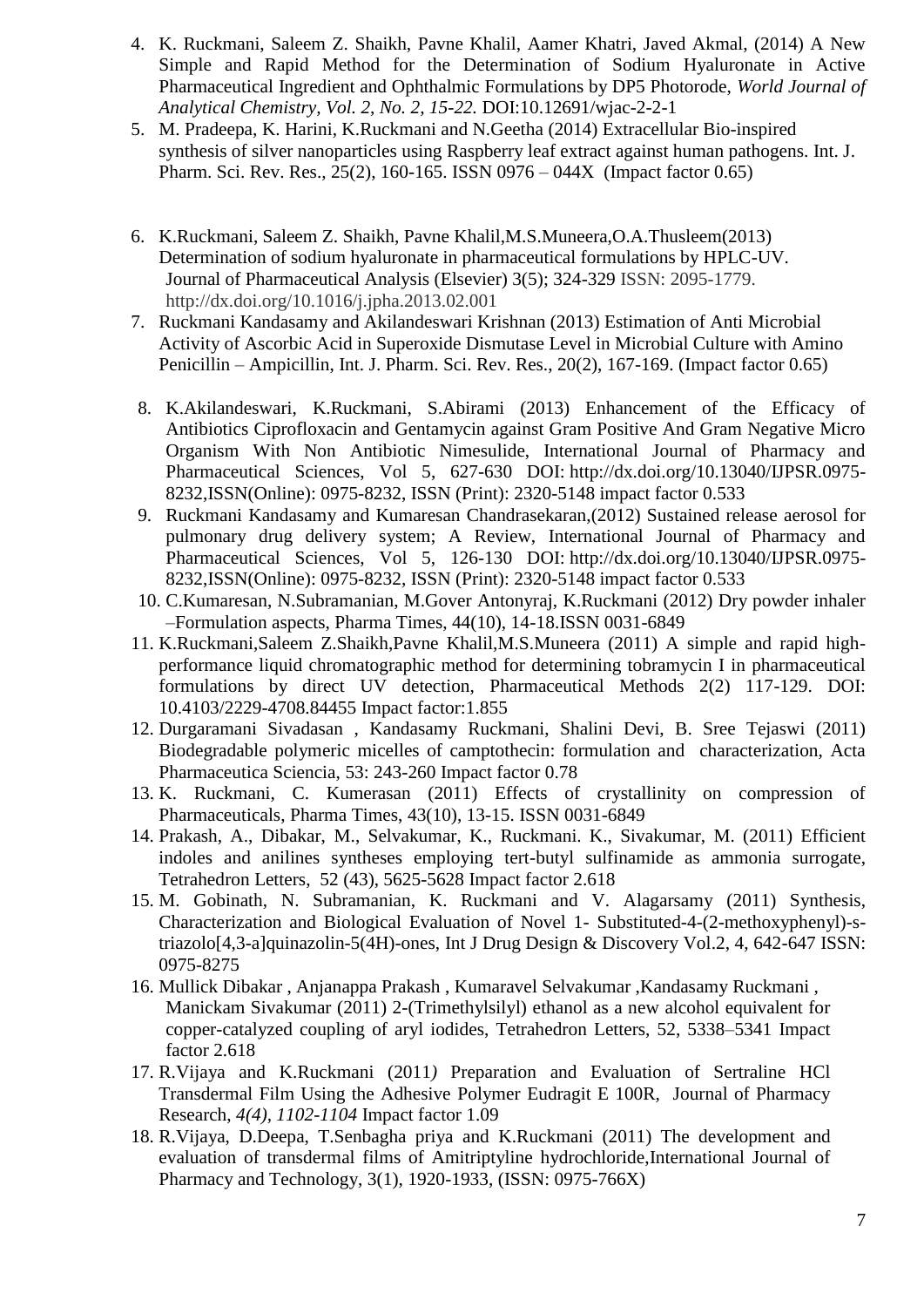- *19.* R.Vijaya, T.Jayaraj, C.Pratheeba, A.Anuzvi and K.Ruckmani (*2011)* Design and *in-vitro*  evaluation of hydroxy propyl methylcellulose based transdermal films of amitriptyline hyrochloride, *Journal of Pharmacy Research,4(6),1748-1750 Impact factor:2.667*
- 20. Nilani Packianathan, Ruckmani Kandasamy (2011) Skin Care with Herbal Exfoliants Functional Plant Science and Biotechnology (FPSB)(Published by Global Science Books, Japan).5(Special issue 1),94-97
- 21. Ruckmani Kandasamy, Saravanan Karumbayaram, Nilani Packianathan, Duraisamy Basuviah, Dhamodaran Perumalsami Reddy, Elango Kannan (2011) Hypertrophic Scar Management with a Flavonoid Fraction of *Cyphomandra betacea* Functional Plant Science and Biotecnology (FPSB)(Published by Global Science Books, Japan), 5(Special issue 1) 88-90.
- 22. Veintramuthu Sankar, Kandasamy Ruckmani, Kanniyappan Velayutham, Munusamy Nithyananth (2010) Comparative evaluation of zidovudine tablets formulated using natural and semi synthetic binder, Acta Pharmaceutica Sciencia, 52:263-268 Impact factor 0.65
- 23. Dibakar Mullick, Prakash Anjanappa, Kumaravel Selvakumar, Kandasamy Ruckmani, Manickam Sivakumar (2010) Carbamic acid 2-trimethylsilylethyl ester as a new ammonia equivalent for palladium-catalyzed amination of aryl halides, Tetrahedron Letters, [51\(46\)](http://www.sciencedirect.com/science?_ob=PublicationURL&_tockey=%23TOC%235290%232010%23999489953%232493740%23FLA%23&_cdi=5290&_pubType=J&view=c&_auth=y&_acct=C000050221&_version=1&_urlVersion=0&_userid=10&md5=e1b6703bcc720d925a73e74b017ed75d), 5984-5987 Impact factor 2.618
- 24. [Magesh Kumar, K.,](http://www.scopus.com.scopeesprx.elsevier.com/authid/detail.url?authorId=36348520700) [Jena, A.Ruckmani, K.,](http://www.scopus.com.scopeesprx.elsevier.com/authid/detail.url?authorId=36348553500) [Rajendran, P](http://www.scopus.com.scopeesprx.elsevier.com/authid/detail.url?authorId=36348693000) (2010) Formulation and evaluation of taste-masked orally disintegrating ondansetron hydrochloride tablet. International Journal of Research in Pharmaceutical Sciences, 1( 3),328-332 impact factor:0.533
- 25. Ruckmani Kandasamy, Sankar, Veintramuthu (2010) Formulation and optimization of zidovudine niosomes, AAPS PharmSciTech, 11(3):1119-27. Impact factor 1.211
- 26. V.Sankar, K. Ruckmani, K.Velayutham (2010) Cost Effective Approach for Treating HIV Patients.Arch Pharm Sci & Res, 2(1) 228-229, Impact factor:1.538
- 27. Sankar Veintramuthu, Ruckmani Kandasamy,Velayutham Kanniyappan,Nithyananth Munusamy (2010) A study on prescription pattern and cost analysis of Antiretroviral drugs, International Journal of Pharma and Bio Sciences, V1 (2), 1-5, Impact factor: 2.958
- 28. V. Sankar, K Ruckmani, S.Durga and S.Jailani, (2010) Proniosomes as drug carriers, Pak. J. Pharm. Sci., 23(1), 103-107. Impact factor 0.728
- 29. Kandasamy R,Park SJ,Boyapalle S,Hellermann GR,Lockey RF and Mohapatra SS (2010) Isatin down-regulates expression of atrial natriuretic peptide receptor A and inhibits airway inflammation in a mouse model of allergic asthma, *International Immunopharmacology*, 10 (2), 218-225 Impact factor:2.376
- 30. Ruckmani Kandasamy; Sankar, Veintramuthu; Sivakumar, Manickam (2010) Tissue Distribution, Pharmacokinetics and Stability Studies of Zidovudine Delivered by Niosomes and Proniosomes, J Biomed Nanotechnol, 6(1):43-51. Impact factor: 2.626
- 31. V. Sankar, C. Praveen, K.G. Prasanth, C.R. Srinivas, K. Ruckmani (2009) Formulation and evaluation of a proniosome hydrocortisone gel in comparison with a commercial cream. Pharmazie, 64(11), 731-734. Impact factor 0.8
- 32. Ruckmani Kandasamy,Nilani Packianathan (2009) The effect of the natural dye from the fruits of Cyphomandra betacea with natural mordent on selected fibres, Herbal Tech Industry; Journal of Herbal Science and Technology, 5(12), 14-18, ISSN 2345-3249
- 33. Veintramuthu Sankar,Venkatesan Harikrishnan,Kalvaraserial Gopinathan pillaiPrasanth, KandasamyRuckmani,Munusamy Nithyananth (2009)In vivo evaluation of dexamethasone sodiumphosphate nanoparticles for post cataract treatment, Pharmacologyonline(Italy)3, 822- 828, Impact Factor:0.8
- 34. Ruckmani Kandasamy,Nilani Packianathan (2009) Protect your skin from photodamage using herbal sunscreen agents, Herbal Tech Industry Journal of Herbal Science and Technology, 5(8); P11-17, ISSN 2345-3249
- 35. V. Sankar , K. Ruckmani , S.Jailani, K.Siva Ganesan ,S.Sharavanan (2009) Niosome drug delivery system: Advances and medical applications – An overview, *Pharmacologyonline(Italy),* 2: 926- 932. Impact factor 0.8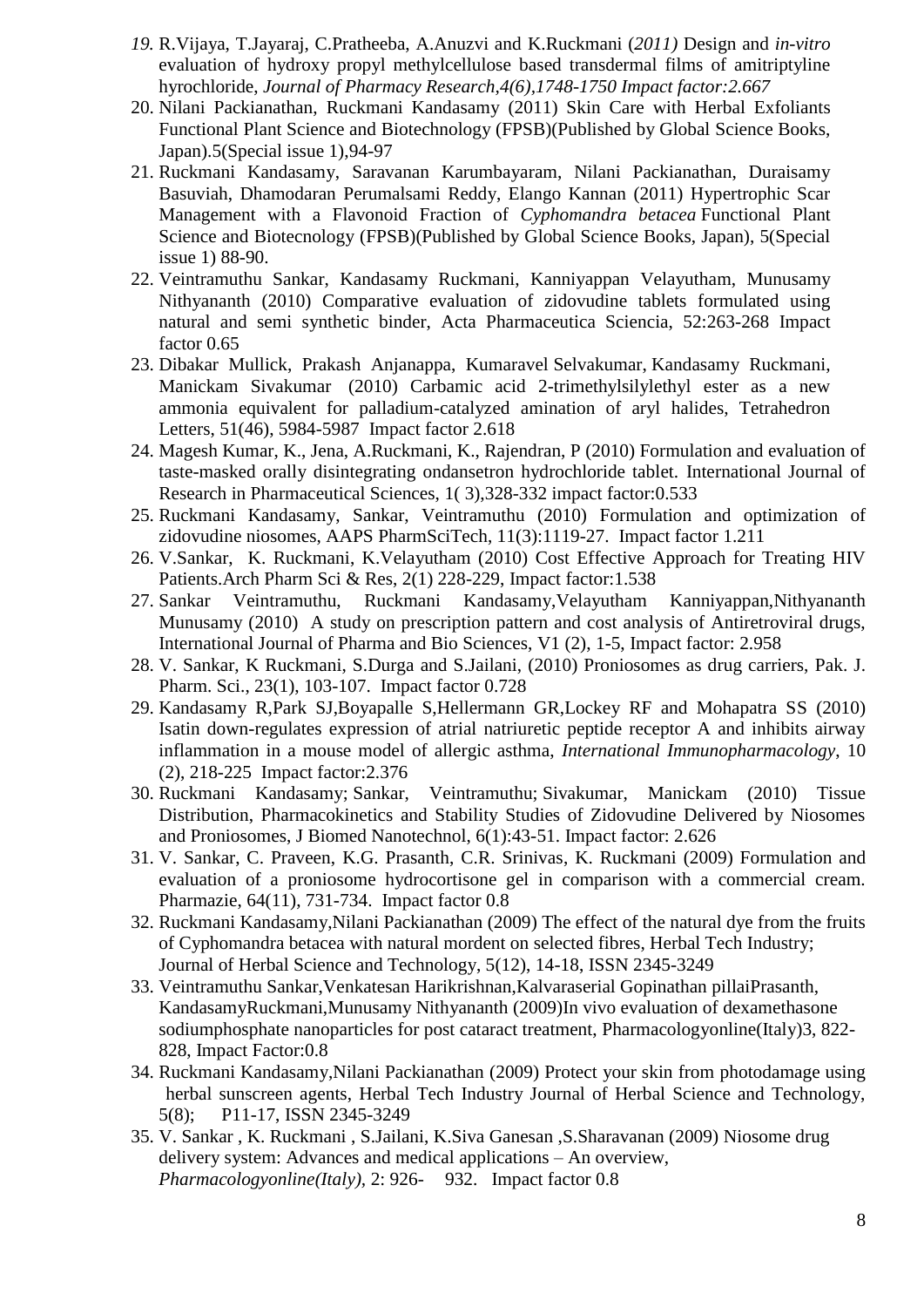- 36. Veintramuthu Sankar,Venkatesan Harikrishnan,Kalvaraserial Gopinathan pillaiPrasanth, KandasamyRuckmani,Munusamy Nithyananth (2009) Nanoparticles for post cataract treatment, Intl. J. Biomed. Pharma. Sci, 3(1), 79-82, ISSN no:0976-0350
- 37. Shaikh S, Thusleem OA, Muneera MS, Akmal J, Kondaguli AV, Ruckmani K (2008) A simple and rapid high-performance liquid chromatographic method for the determination of bisoprolol fumarate and hydrochlorothiazide in a tablet dosage form, *J Pharm Biomed Anal.* 48(3):1055-7. Impact factor 2.733
- 38. Ruckmani, K.; Sivakumar, M.; Kumar, S. Sathees (2007) Nanoparticular Drug Delivery System of Cytarabine Hydrochloride (CTH) for Improved Treatment of Lymphoma, *Journal of Biomedical Nanotechnology*, 3(1), 1-7. Impact factor 2.626
- 39. Saleem Shaikh, M.S. Muneera, O.A. Thusleem, Muhammad Tahir, Anand V. Kondaguli, and K.Ruckmani (2007) Development and validation of a Selective online Dissolution method for Rosiglitazone maleate, *Journal of Chromatographic Science*, 2007,45(6),311-314. I.F:1.078
- 40. Ubaidulla U, Reddy MV, Ruckmani K, Ahmad FJ, Khar RK (2007) Transdermal Therapeutic System of Carvedilol: Effect of Hydrophilic and Hydrophobic Matrix on In Vitro and In Vivo Characteristics, *AAPS PharmSciTech*, 8(1): E13-E20. Impact factor 1.211
- 41. V. Sankar, K. Ruckmani, R. Saraswathi, M. Ramanathan (2006) Investigation on Niosomes with Zidovudine as a Carrier for Treating HIV Infection , *J Pharm Pharmaceut Sci,* 9(2), impact factor :3.13
- 42. Ruckmani, K., Sivakumar. M., Ganesh kumar, P.A. (2006) Methotrexate Loaded Solid Lipid Nanoparticles (SLN) for Effective Treatment of Carcinoma, *Journal of Nanoscience and Nanotechnology*, 6, 1-5. Impact factor 1.44
- 43. Alagarsamy,V.,Giridar,R.,Yadav,M.R.,Revathy,R.,Ruckmani,K.Clercq,E(2006) AntiHIV,antibacterial and antifungal activities of some novel 1,4 disubstituted--1, 2, 4-triazolo [4, 3-a] quinazolin-5(4H)-ones, *Indian Journal of Pharmaceutical Sciences*, 68(4), 532-53, Impact Factor 0.3.
- 44. Faisal K , Parveen S, Rajendran R, Girija R, Periasamy VS, Kadalmani B,Puratchikody A Ruckmani K, Pereira BMJ, Akbarsha MA (2006) Male Reproductive Toxic Effect of Quassia Amara: Observations On Mouse Sperm, *Journal of Environmental Research: 10 (1): 66 – 69, Impact factor:3.328*
- 45. Kumar SS., Rajkumar S., Ruckmani K. (2003) Formulation and Evaluation of Ibuprofen Loaded Nanoparticles for Improved Anti-Inflammatory Activity, Acta Pharmaceutica Turcica, 45, 125-130, ISSN: 1010-0849
- 46. Valarmathi R., Sundari SKK., Puratchikody A., George S., Suresh Kumar S., Ruckmani K. (2003) Spectrometric methods for the determination of Sibutramine Hydrochloride from capsules, Indian Journal of Pharmaceutical Sciences, 647-648, Impact Factor 0.3.
- 47. Puratchikody A., Yasodha A., Rukmani K., Sarkunam K., Nallu M (2003) Synthesis and bioactivity of 2,4,5-triphenylimidazoles, *Indian Journal of Heterocyclic Chemistry*, 13 (1), pp.79-80. Impact factor 0.345
- 48. Ruckmani, K., Kavimani. S., Karpagam Kumara Sundari, S. (2003) Anti-tumour activity of methanolic extracts of Enicostemma littorale and Aristolochia braceteolata on Dalton's Ascitic Lymphoma , *Hamdard Medicus*, XLVI (2), 61-64.
- 49. Puratchikody, A., Valarmathy, R., Shiju, P., Varghese. Jobin John., Ruckmani, K. (2003) Reverse Phase-High performance liquid chromatographic determination of atorvastatin calcium in solid dosage forms, *The Pharm. Review*, 79-83
- 50. Manimaran, S., Loganathan, V., Akilandeswari, S., Jaswanth, A., Satya, S., Ruckmani,K. (2002) Wound healing and antimicrobial activity of formulated cream of leaf volatile oil of Atlantia monophylla Correa, *Hamdarad Medicus*, 45 (4), 59-62.
- 51. Jaswanth, A., Ramanathan, P., Ruckmani, K., (2002) Evaluation of mosquitocidal activity of Annona squamosa leaves against filarial vector mosquito, Culex quinquefasciatus Say, *Indian J. Exp. Biol*, 40(3), 363-365. ISSN: 0019-5189
- 52. Nallu, M., Puratchikody, A., Sivajothi, V., Jaswanth, A., Ruckmani, K. (2002) Synthesis of Benzimidazole Derivatives of Biological Interest, *Indian Journal of Heterocyclic Chemistry*, 11, 241-242. Impact factor 0.345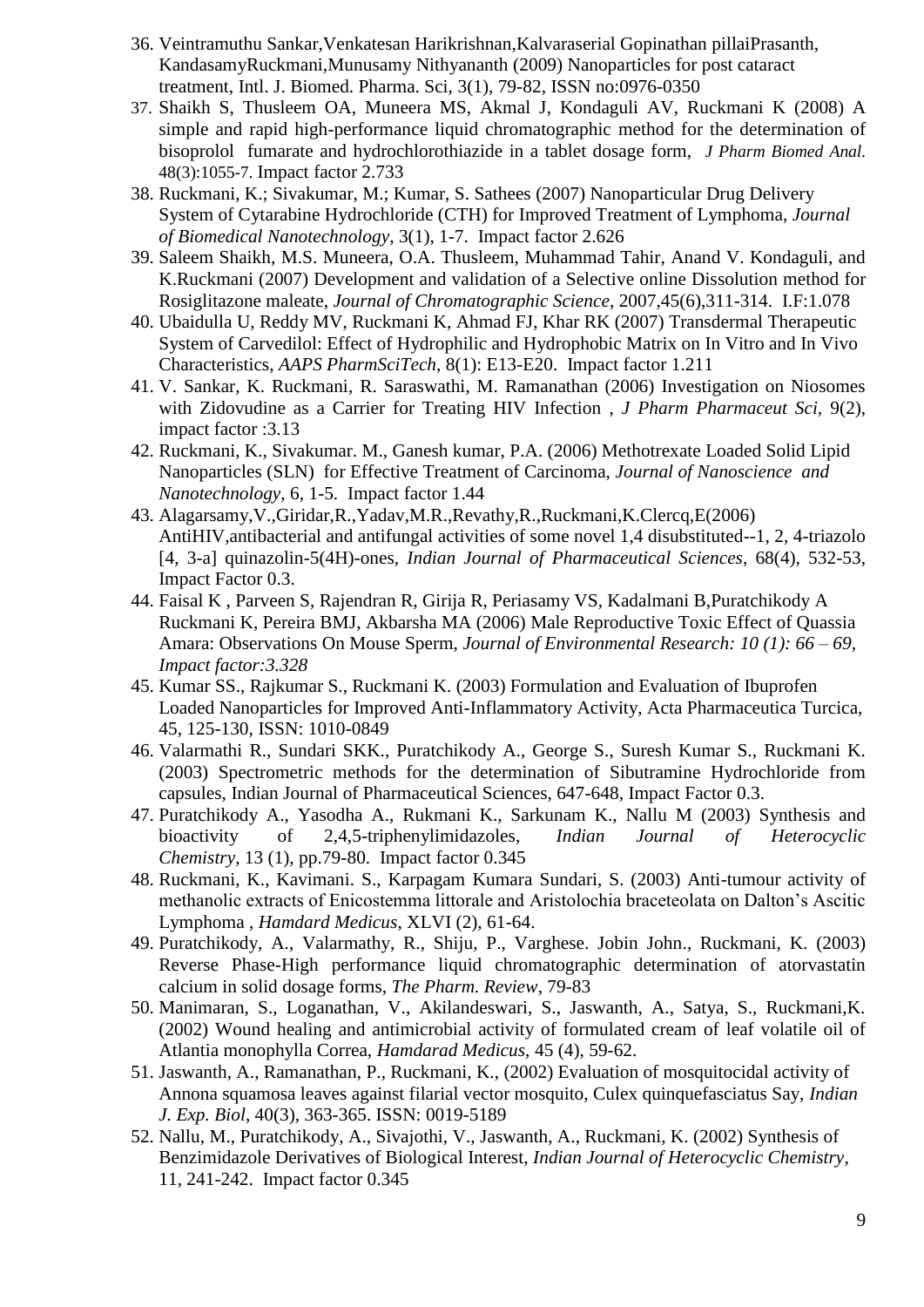- 53. Jaswanth, A., Ramanathan,M., Ravindra Babu, S., Manimaran, S.,Ruckmani, K. (2002) Evaluation of Insecticidal activity of Annona squamosa against the storage pest Sitophilus oryzae *Indian Drugs*, 39(5), 297-298, ISSN NO: 0019-462X
- 54. Jaswanth, A., Ramanathan, M., Krishnaraj, V., Ruckmani, K. (2002) Insecticidal activity of leaf extract of Annona reticulate, *Advances in Pharmacol. and Toxicol*, 3(2), 13-16
- 55. Jaswanth,A.,Jegannathan,K., Robert,SJH., Loganathan,V., Manimaran, S.,Ruckmani,K, (2002) Antibacterial Activity of root extract of Trianthema decandra, *Ancient science of life*, 21(3), 158-159
- 56. Jaswanth,A.,Jesinda,J.,Puratchikody,A.,Ruckmani,K.,Jagannathan,K (2001) In-vitro evaluation of H2 Receptor antagonistic activity using rat uterus, *Ad. Pharmacol. Toxicol.*, 2(1), 29-31.
- 57. Jaswanth, A., Hazeena Begum, V., Akilandeswari, S., Nargis Begum, T., Manimaran, S.,Ruckmani,K. (2001) Effect of Azima tetracantha on Dermal Wound Healing in Rats, *Hamdard Medicus*, XLIV, 3,13-16.
- 58. Ruckmani, K., Karpagam Kumara Sundari, S., Valarmathi, R., Akilandeswari, S. (2001) Analgesic and anti-microbial activity of dried leaves extracts of Aristolochia tagala Cham, *Hamdard Medicus*, XLIV , (3),17-19
- 59. Senthamarai, S. and Suba, P., Ruckmani, K. (2001) Pharmacognostical studies of leaves of Ottlelia alismoides Pers *Drug Lines*, 3(2).
- 60. Krishnamoorthy, G., Kavimani, S., Senthamarai, R., Ruckmani, K. (2001) Spectrophotometric estimation of diclofenac potassium in bulk and drug formulation *The Eastern Pharmacist*, XLIV,517, 124.
- 61. Jaswanth, A., Akilandeswari, S., Loganathan, V., Manimaran, S., Ruckmani,K (2001) Wound healing activity of Aegle marmelos, *Indian J. Pharm. Sci.* 63(1), 41-44, Impact factor 0.338
- 62. Jaswanth, A., Sathya, S., Rama, S., Puratchikody, A., Ruckmani, K. (2001) Effect of root extract of Aegle marmelos on dermal wound healing in rats *Ancient Science of Life*, XX(4), 111-114
- 63. Puratchikody, A., Jaswanth, A., Nagalakshmi, A., Kanagumeenal, S.,Ruckmani,K (2001) Antibacterial activity of Cyperus rotundus Linn *Indian J. Pharm. Sci*., 63(4), 326-327, Impact factor 0.338
- 64. Ruckmani, K., Ghosal, S. K., (2001) The efficacy of 1-β-D arabinofuranosylcytosine entrapped in niosomes against leukaemia in mice *S. T. P. Pharma Sciences*, [France], 11(4), 301-303. I.F:0.527
- 65. Ghosal, S. K., Jaykar, B., Ruckmani, K (2000) Non-ionic surfactant vesicles (Niosomes) of cytarabine hydrochloride for effective treatment of leukaemias: Encapsulation, Storage and Invitro release, Drug *Development and Industrial Pharmacy (USA),* 26(2), 217-222. Impact factor 1.396
- 66. Ruckmani, K., (2000) Eudragit matrices for sustained release of ketorolac tromethamine: formulation and kinetics of releas*e,Boll. Chim.Farmac Anno* (Italy), 139(5), 205-208, Impact factor:3.741
- 67. Ruckmani,K.,Muneera,M.S (2000) Enhancement of solubility and dissolution of carbamazepine by PEG 6000 *The Eastern Pharmacist*, XLIII, 117-118.
- 68. Ruckmani,K., Muneera, M.S., Maheswari, S., Malarvizhi, V.,. Jayasundari, K., (2000) Formulation and Invitro evaluation of Egg albumin microspheres of Nimesulide, *The Eastern Pharmacist*, XLIII, 121-123.
- 69. Ruckmani,K., Chitra, G., Vijaya, R. (2000) Role of clinical pharmacy in health care, *The Eastern Pharmacist*,XLIII(514),2000,25-28.
- 70. Ruckmani, K., Easwari, T. S., Muneera, M. S. (2000) Cytokines and monoclonal antibodies in cancer chemotherapy, *Indian Journal of Clinical Practice*, II (5), 70-73, Impact factor:2.43
- 71. Puratchikody, A., Jaswanth, A., Valarmathi, R., Ruckmani, K. (2000) Antipyretic activity of dried leaf extract of Caesalpinia pulcherrima, *Indian Drugs*, 37(11), 551-552.
- 72. Ruckmani,K., Chitra, G., Jayakar, B. (1999) Importance of Validation in the manufacture of quality drugs,*The Eastern Pharmacist*, XXII, 27-29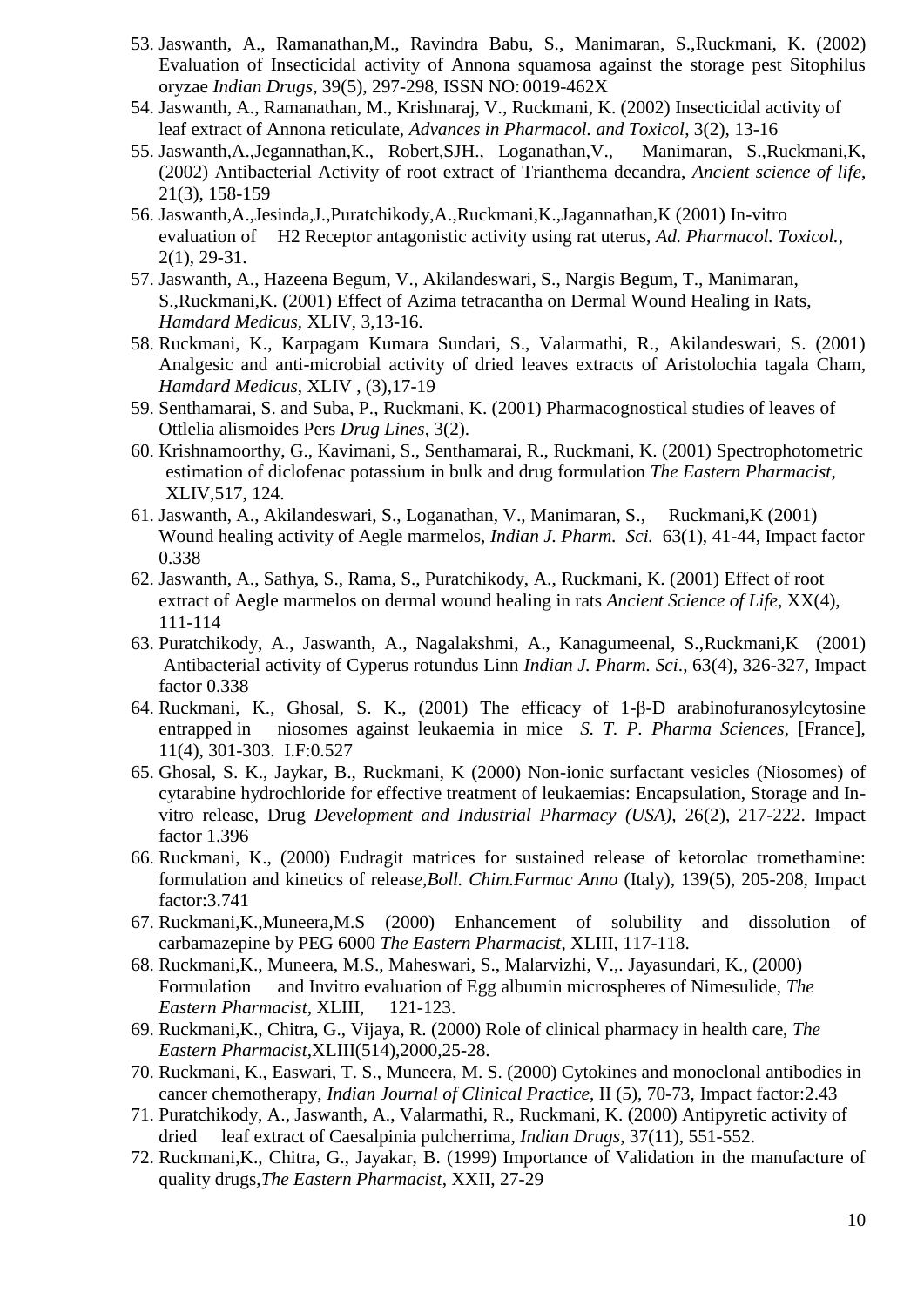- 73. Rajasekaran, A. Krishnamoorthy, G. Ruckmani, K. Jayakar,B, (1999) HPTLC of Lacidipine, *Institution of Chemists India* 71(5), 196-197
- 74. R.Senthamarai, Jaykar, B., Ramya, N. and Rashitha Banu, S., Ruckmani, K. (1999) Enhancement of Solubility and Dissolution of carbamazepine by egg albumin *Indian Drugs,* 36(1), 66-67.
- 75. Ruckmani, K., Jaykar, B., Durgaramani, S., Easwari, T.S., Hurmathunissa,S (1998) In-Vitro release studies on topical preparations of ketorolac tromethamine, *Indian Drugs,* 35(5), 303- 305.
- 76. Ruckmani.K., Kavimani, S., Anandan, R.,Jaykar, B., (1998) Effect of Moringa oleifera Lam on paracetamol-induced hepatotoxicity, *Indian J.Pharm.Sci.,* 60(1), 33-35, Impact factor :0.338
- 77. Ruckmani, K., Kavimani, S., Jaykar, B., Anandan, R., (1998) Anti-ulcer activity of the alkali preparation of the root and fresh leaf juice of Moringa oleifera Lam ,*Ancient Science of Life*, 17(3), 220-223.
- 78. Ruckmani, K., Jaykar, B., Anandan, R., (1997) Diuretic activity of Moringa oleifera Lam *Indian Drugs*,34(5), 289-291.
- 79. Ruckmani, K., Shiju. P. Varghese, Jobin John, Dhayabaran, D., Jaykar (1997) Manpower planning *Pharmag*, 9(3), 1- 3.
- 80. Ruckmani, K., Kavimani, S., Jaykar, B., Karpagam kumara sundari, S., (1996) Analgesic, Anti- pyretic and Antibacterial activities of root bark extract of Toddalia asiatica Linn, *Indian Drugs*, 33(11), 555-558.
- 81. Ruckmani, K., Arul, B., Jaykar, B. and Ghosal, S. K. (1995) Sustained release of nifidipine from Eudagrit matrix tablets, *The Eastern Pharmacist*, 38, 137-139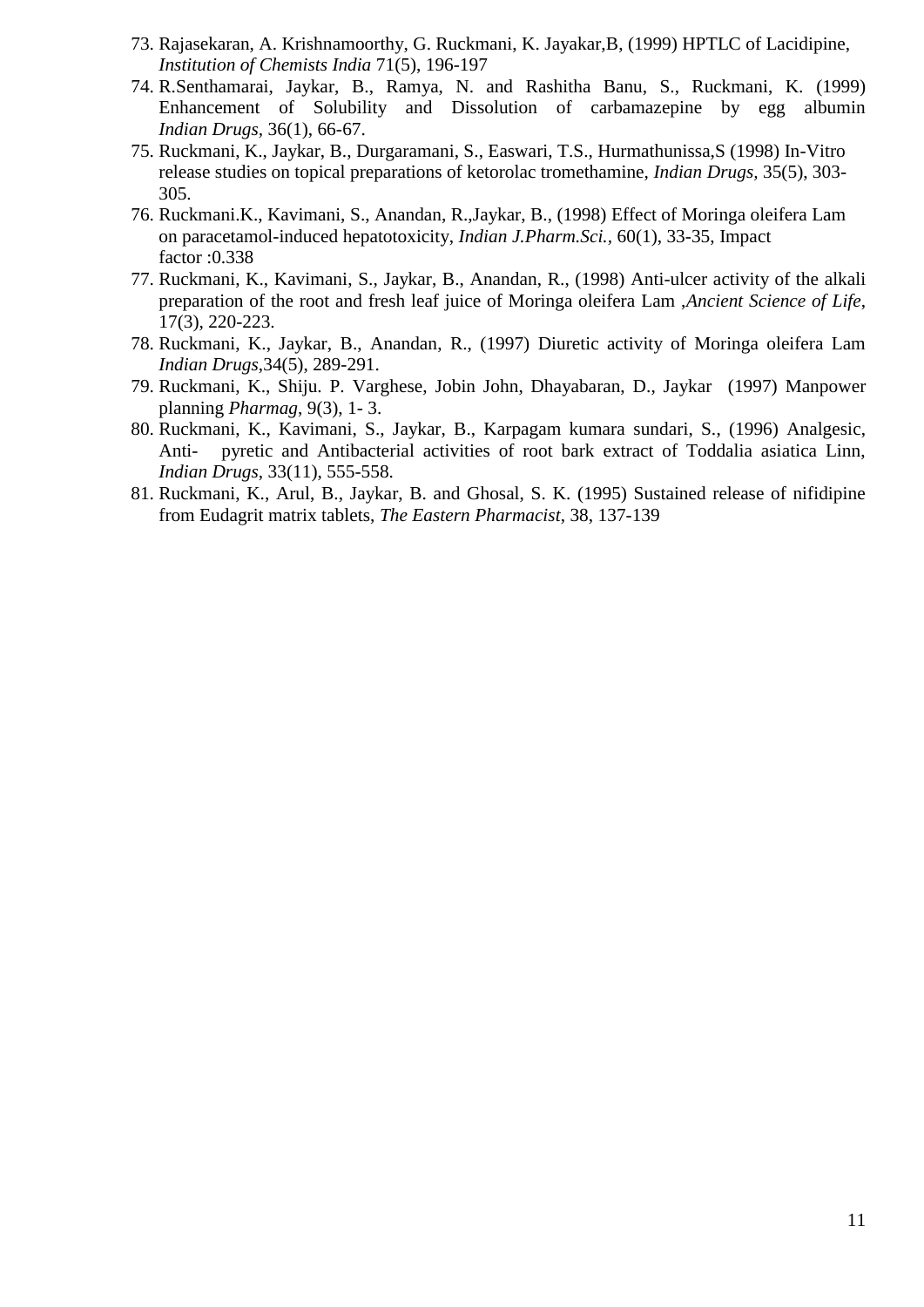### *PRESENTATIONS AT CONFERENCES*

- Improved Treatment of Lymphoma by Cytarabine Hydrochloride Nanoparticle **K. Ruckmani,**S. Sathesh Kumar and N.Subramanian,*Ist Indo-Japanese International Conference on Advances in Pharmaceutical Research and Technology*, Nov 25-29,2005 Mumbai
- Solid Lipid Nanoparticles (SLN) A Novel Carrier System for Antitumour Drugs Characterization, In-Vitro & In-Vivo Studies.**K. Ruckmani**, M. Siva Kumarand P.A. Ganeshkumar*, International Conference on Nanotechnology in Advanced Drug delivery (Nano 2006), Feb 17-18, 2006, NIPER, Chandigarh, India*
- NanoparticularDrug Delivery System of Cytarabine Hydrochloride  **K. Ruckmani,**M.Sivakumar,S.S.Kumar,*Indo-US Symposium on Nanotechnology in Advanced Drug Delivery*,*Oct.4-6,*,2006*, NIPER, Chandigarh, India*
- Cyclodextrin-isatin nanocomplexes (CINs) improve solubility and toxicity of Isatin **Ruckmani Kandasamy**,Sang Joon Park, Richard Lockey and Shyam S Mohapatra, Symposium on Molecular Diversity in Drug Design, Discovery and Delivery, October 24- 26, 2007.University of South Florida. Organized by Florida Center of Excellence in Biomolecular Identification and Targeted Therapeutics (FCoE-BITT)
- NPRA inhibitor Isatin inhibits inflammation in mouse model of asthma **Ruckmani** Kandasamy, Sang Joon Park, Richard Lockey and Shyam S Mohapatra 2008 Research Day, University of South Florida, Tampa, USA.Feb.22, 2008 Solid Oral Flexible Tablet Systems (SOFTS)Prabagaran Chandrasekaran , **Ruckmani**  Kandasamy, AAPS Meeting & Exposition, November 14,2013 at San Diego.
- Development of Age appropriate formulation for Pediatric patients Prabagaran Chandrasekaran , **Ruckmani** Kandasamy, AAPS Meeting & Exposition, November 14,2013 at San Diego.
- Characterization Studies of Sunlight Induced Biosynthesis of Silver Nanoparticles Using *Solanum melongena* (Egg Plant) V. Aravindhan, C. Senthil Kumar, H. Linda Jeeva Kumari and K. Ruckmani, International Conference on Innovations and Future Research Dimensions in Nanobio Pharmaceutical Technology, October 07-08, 2014 at Department of Pharmaceutical Technology, BIT campus, Anna University, Tiruchirappalli.
- Formulation of Soap and Cream From Biosynthesised Silver Nanoparticles of *Adathoda Vasica* Nees. Leaf Extract H. Linda Jeeva Kumari, S. Sonia, R. Krishnamoorthy, M. Sivakumar and K. Ruckmani, International Conference on Innovations and Future Research Dimensions in Nanobio Pharmaceutical Technology, October 07-08, 2014 at Department of Pharmaceutical Technology, BIT campus, Anna University, Tiruchirappalli.
- Preparation and Characterization of Leflnomide Loaded Nanosuspensions for Rheumatoid Arthritis S. Lakshmana Prabu, S.P. Sharavanan, A. Shanmugarathinam, K. Ruckmani and A. Bhuvaneswari, International Conference on Innovations and Future Research Dimensions in Nanobio Pharmaceutical Technology, October 07-08, 2014 at Department of Pharmaceutical Technology, BIT campus, Anna University, Tiruchirappalli.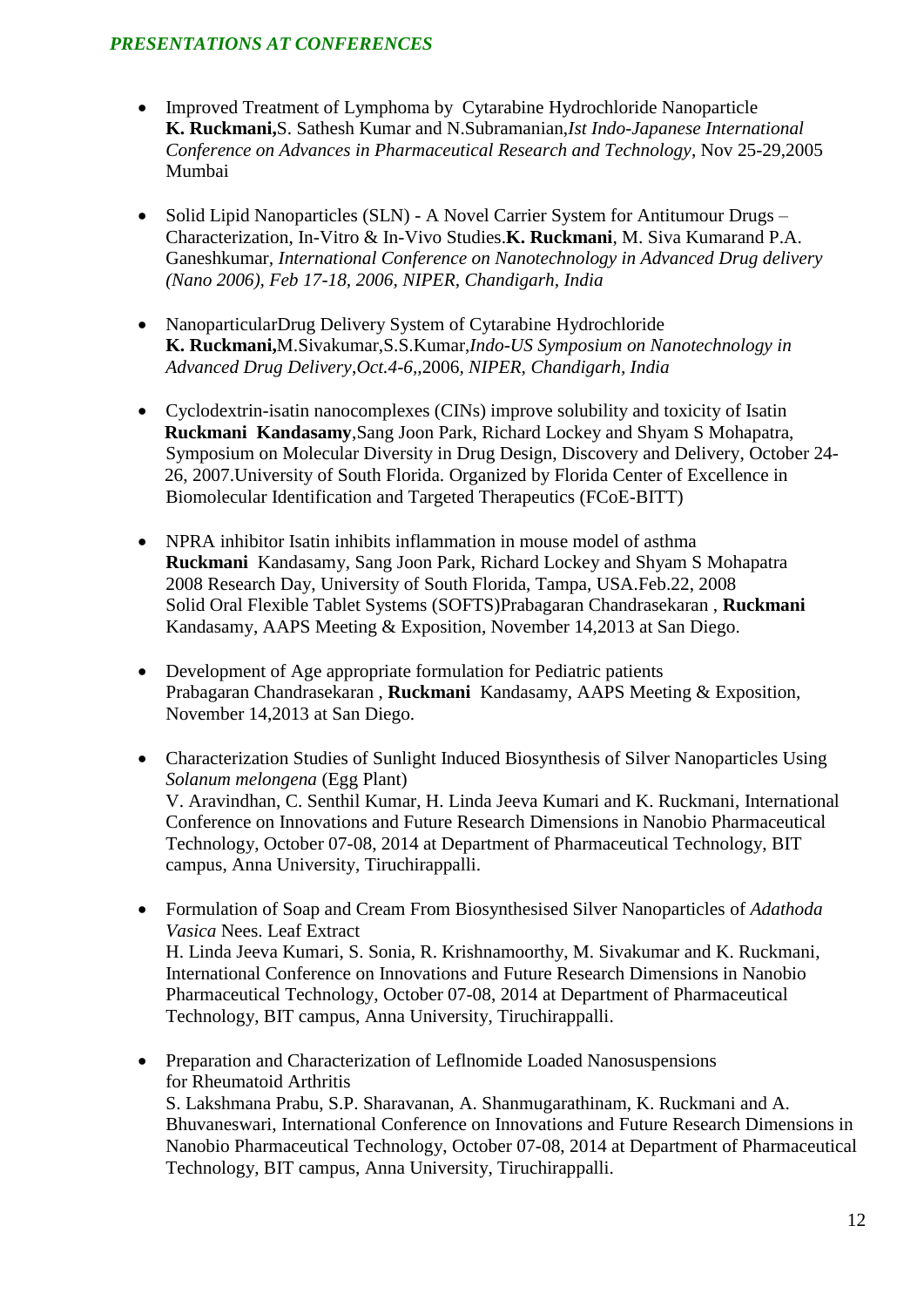- Diclofenac Sodium Nanosuspension: An Approach To Improve Anti-Inflmmatory Therapy S. Lakshmana Prabu, S.P. Sharavanan, A. Shanmugarathinam, K. Ruckmani, S. Aravindan, A. Bhuvaneswari and V. Manikandan, International Conference on Innovations and Future Research Dimensions in Nanobio Pharmaceutical Technology, October 07-08, 2014 at Department of Pharmaceutical Technology, BIT campus, Anna University, Tiruchirappalli.
- Design and Characterisation of Baclofen Sustain Release Tablet Using Hydrophilic Matrix R. Mohan Kumar, M. Balakumaran, M. Annapoorni, P. Selvamani, N. Subramanian and K. Ruckmani, International Conference on Innovations and Future Research Dimensions in Nanobio Pharmaceutical Technology, October 07-08, 2014 at Department of Pharmaceutical Technology, BIT campus, Anna University, Tiruchirappalli.
- Redox Environment Cleavable Polymeric Nanoparticles for Drug Delivery M. Gover Antoniraj, C. Senthil Kumar, Angeline Tisha and K. Ruckmani, International Conference on Innovations and Future Research Dimensions in Nanobio Pharmaceutical Technology, October 07-08, 2014 at Department of Pharmaceutical Technology, BIT campus, Anna University, Tiruchirappalli.
- Diuretic Activity of Ethanolic Extract of *Aristolochia Indica* Linn. In Rats R. Mohan Kumar, M. Balakumaran, P. Selvamani, N. Subramanian and K. Ruckmani, International Conference on Innovations and Future Research Dimensions in Nanobio Pharmaceutical Technology, October 07-08, 2014 at Department of Pharmaceutical Technology, BIT campus, Anna University, Tiruchirappalli.
- Antimicrobial Activity of *Asystasia Gangetica* (L.) T. Anderson Flower Extracts R. Jayalakshmi, P. Selvamani, K. Ruckmani and N. Subramanian, International Conference on Innovations and Future Research Dimensions in Nanobio Pharmaceutical Technology, October 07-08, 2014 at Department of Pharmaceutical Technology, BIT campus, Anna University, Tiruchirappalli.
- Formulation of Herbal Bath Soap from *Vitex negundo* Leaf Extract. Krishnamoorthy R., Samuel S., Linda Jeeva Kumari H. and Ruckmani K. Journal of Chemical and Pharmaceutical Sciences. October 2014 Spl. Issue 2 : 95-99. National Conference on Plant Metabolomics - Phytodrugs 2014 (ISSN : 0974 - 2115)
- Solid Oral Flexible Tablets (SOFT) Formulation of Desloaratadine Prabagaran Chandrasekaran , **Ruckmani** Kandasamy, AAPS Meeting & Exposition, November 2-6,2014 at San Diego.

## *CONFERENCE /SEMINAR/ WORK SHOP/SYMPOSIA ATTENDED*

- 1. Workshop on "Training of Evaluators / Resource persons on Outcome Based Accreditation" Organized by National Board of Accreditation(NBA) , New Delhi at Nodal Centre, Bannari Amman Institute of Technology, Sathyamangalam, Tamilnadu held on 05.03.2014 (Phase- I) and during 14.03.2014 to 16.03.2014(Phase-II)
- 2. Educational Leadership Development Programme organised by AICTE, Government of India in association with UKIERI (UK-India Education and Research Initiative) at National Institute of Technical Teachers Training and Research (NITTTR) Chennai during 28.04.2014-30.04.2014.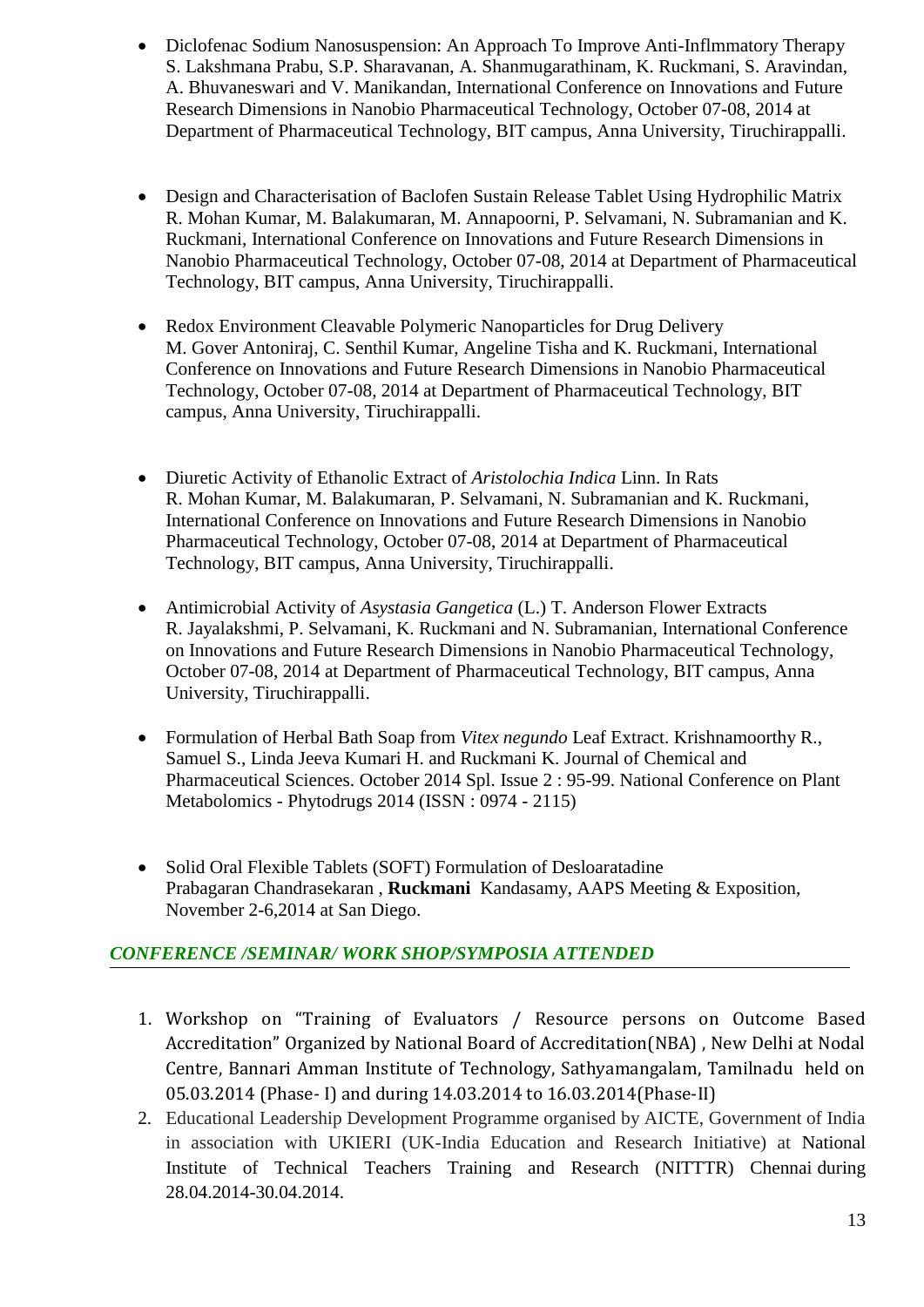- 3. Educational Leadership Development Programme organised by AICTE, Government of India in association with UKIERI (UK-India Education and Research Initiative) at National Institute of Technical Teachers Training and Research (NITTTR) Chennai during 02.06.2014-04.06.2014.
- 4. BRNS sponsored National Seminar on "Application of Ionizing Radiation in Pharmaceuticals" Organized by Aditya Bangalore Institute for Pharmacy Education & Research(ABIPER), Bangalore held on 4th October 2013.
- 5. 25 th Appreciation course in Parliamentary processes and procedures 18-20,Aug 2010 organized by the Bureau of Parliamentary Studies and Training (BPST), New Delhi.
- 6. One day National workshop on Patent Information 29.04.2009. Jointly organized by Bharathidasan University, NIT, Trichy and TNSCST, Chennai
- 7. Workshop on "Health Summit" 2009. Theme : "Building a Healthy Tamilnadu" Organized by Confederation of Indian Industry , 21 February 2009, Chennai
- 8. Symposium on "Detection, Diagnostics and Therapeutics" organized by Florida Center of Excellence in Biomolecular Identification and Targeted Therapeutics (FCoE-BITT). October 15-17, 2008. University of South Florida, Tampa USA
- 9. 18th Annual USF Health Research Day on 22nd February 2008 at University of South Florida, Tampa, USA- Npra inhibitor Isatin inhibits inflammation in an experimental model of Asthma.
- 10. Signature Interdisciplinary Program in Allergy, Immunology and Infectious Diseases (SIPAIID) Conference on "Advances in Immune Regulation" May 4-5,2007 at University of South Florida, Tampa, USA
- 11. Symposium on **"**Update In Allergy And Immunology" September 29, 2007 at Tampa, USA
- 12. Symposium on "Molecular Diversity in Drug Design, Discovery and Delivery", October 24- 26, 2007 at the University of South Florida. Tampa, USA. Organized by Florida Center of Excellence in Biomolecular Identification and Targeted Therapeutics (FCoE-BITT).
- 13. 2007 American Association of Pharmaceutical Scientists (AAPS) Annual Meeting and Exposition November 11-15, 2007, San Diego, USA
- 14. 2008 Research Day Conference, University of south Florida,Tampa,USA.Feb.22,2008
- 15. American Academy of Allergy Asthma and Immunology (AAAAI) Annual Meeting March 14-18, 2008,Philadelphia,USA
- 16. International Conference on "Nanotechnology in Advanced Drug Delivery" at NIPER, Chandigarh during 17-18th Feb.2006
- 17. First Indo-Japanese Conference on, "Advances in Pharmaceutical Research and Technology: Drug Discovery, Development and Delivery" Mumbai during 26-29,November2005
- 18.  $56<sup>th</sup>$  Indian Pharmaceutical Congress at Kolkatta, December  $3 5<sup>th</sup>$  2004.
- 19. XXV Annual Conference of the "Indian Association of Biomedical Scientists" at Chennai, 7  $-10^{th}$  October, 2004.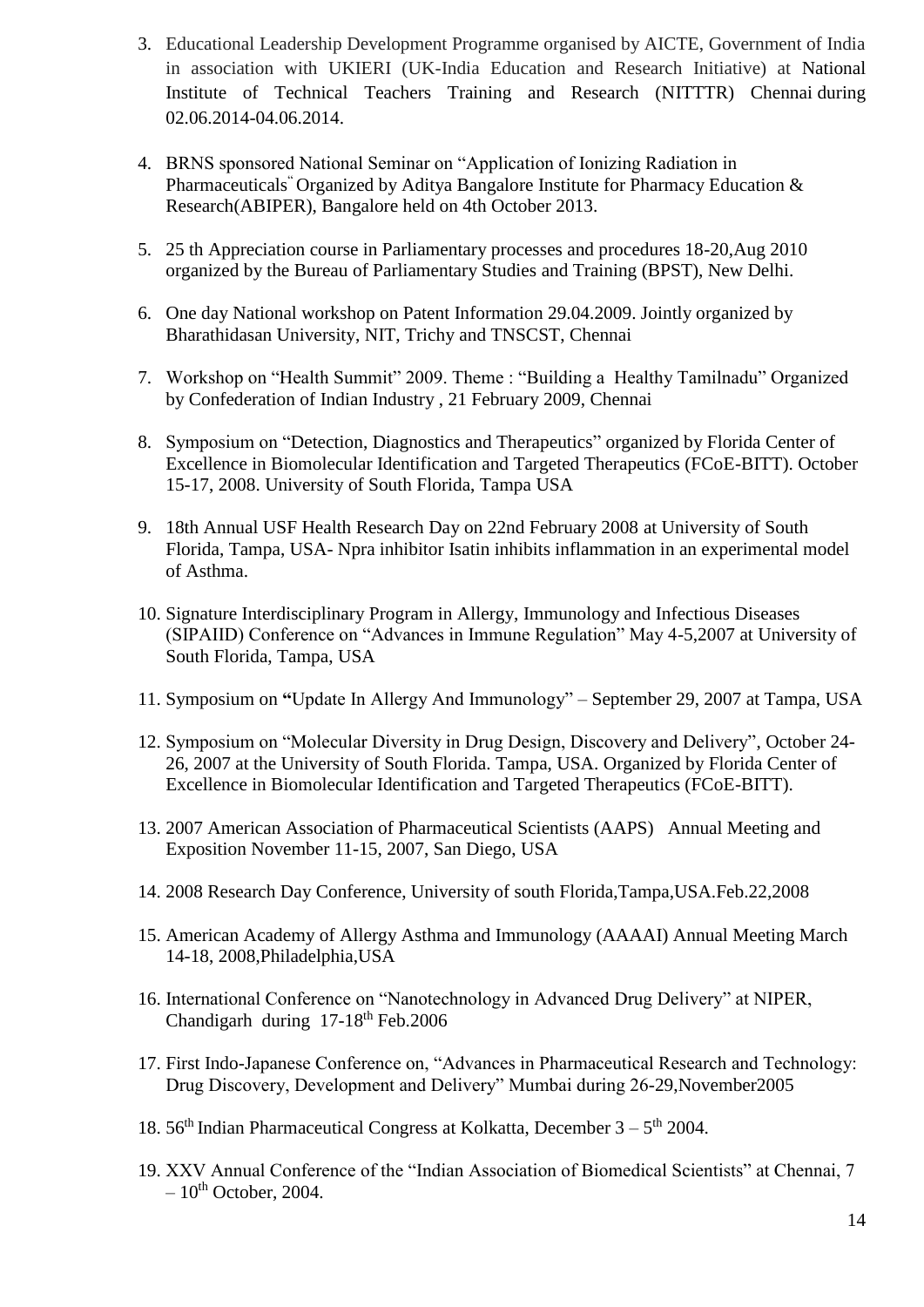- 20. 55<sup>th</sup> Indian Pharmaceutical Congress at Chennai, December  $20 22<sup>nd</sup>$  2003
- 21. SEAR Pharm Forum workshop on "Medicine Prices in SEA region at Chennai" on 22nd December 2003 organized by SEAR Pharm Forum
- 22. International convention of Pharmacy Educators at Bangalore on March 16 & 17, 2002.
- 23. Workshop on Medicinal plants at Chettinad College of Arts & Sciences, Trichy on 5<sup>th</sup> Sep 2001 organised by voluntary health organisation.
- 24. Workshop on ISO 9000 : 2000 held at Bharat Heavy Electricals Limited, Trichy on 20<sup>th</sup> July 2001 organised by Germanischer Llyod Industrial Services India Pvt. Ltd.,
- 25. Workshop on Patent Awareness at Annamalai University on 24.04.2000.
- 26. Workshop on Internet& its applications at Periyar Maniammai College of Technology for Women, Vallam on 20 & 21.01.2000
- 27. Pharmacy Council of India Golden Jubilee celebrations held at Chennai on  $21^{st}$ , July 2000.
- 28. 4<sup>th</sup> National convention of Association of Pharmaceutical Teachers of India at Ramakrishna Institute of Paramedical Sciences, Coimbatore on  $4<sup>th</sup> \& 5<sup>th</sup>$  December 1999.
- 29. Curriculum development Workshop on Education of Bio Technology in India at IIT, Madras 23.03.1999.
- 30. International Seminar on Recent Trends in Pharmaceutical Sciences, J.S.S.College of Pharmacy, Ootacamund,  $18<sup>th</sup> - 20<sup>th</sup>$  Feb, 1995.
- 31. 47th Indian Pharmaceutical Congress at Vishakapatinam, 27-29 Dec 1995.
- 32.  $46<sup>th</sup> Indiannare utical Congress at New Delhi  $23 25$ , December, 1994.$

## *RESEARCH WORK DONE*

### **1. RESEARCH PROJECTS SUPERVISED PH.D/M.PHARM/M.TECH/B.TECH**

Number of Ph.D Awarded: **11** (Thesis Submitted – **1**, In progress - **11**)

Number of P.G Projects guided: **85** (In progress - **1**)

Number of U.G Projects guided: **17**

### *CONFERENCE SEMINARS ORGANISED*

1. DST and TEQIP II sponsored National Conference on Recent Strategies in Herbal Research – An Experimental Approach organized by Department of Pharmaceutical Technology, Anna University, BIT campus, Tiruchirappalli on 19th & 20th Sep 2014.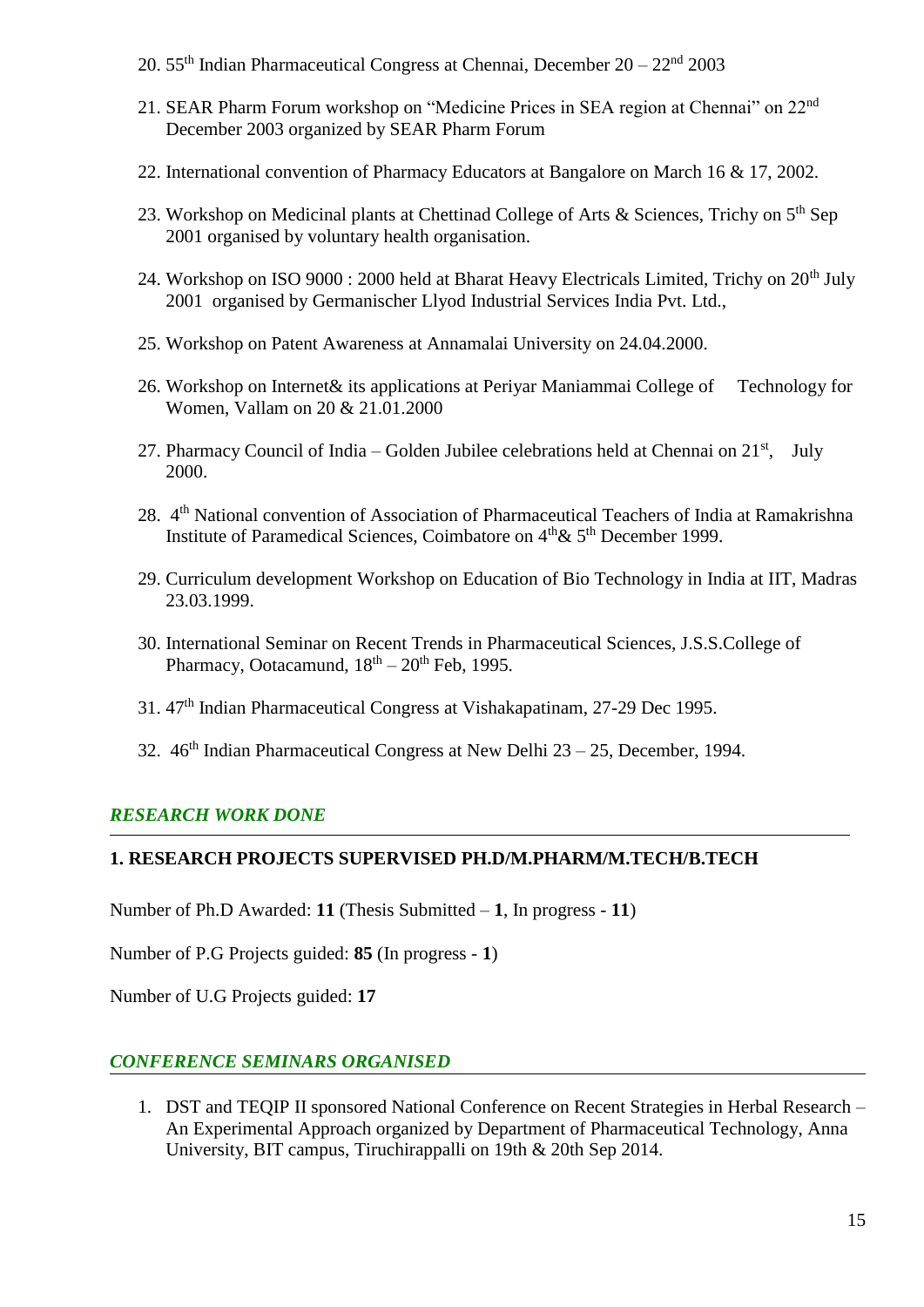- 2. "Workshop on Sophisticated Spectroscopic Equipments", 08-10<sup>th</sup> May 2014 organized by DST sponsored National Facility for Drug Development for Academia, Pharmaceutical and Allied Industries, at Anna University, BIT campus, Tiruchirappalli
- 3. NanoBio Collaborative International Conference 27-29<sup>th</sup>, July 2013 jointly organised with Nanomedicine Research Centre, University of South Florida,USA
- 4. TEQIP II sponsored faculty development program on "Current developments in Life Sciences: an interdisciplinary approach (CDLS-2013)" organized by Department of Pharmaceutical Technology, Anna University, BIT campus, Tiruchirappalli on 19/08/2013.
- 5. One day seminar on Research Methodology on 27.08.2011 at Anna University of Technology,Tiruchirappalli.
- 6. Summer School on "Current Developments in Biological, Nano and Pharmaceutical Technology" 05.04.2010 to 18.04.2010 at Anna University of Technology,Tiruchirappalli(10 participants)
- 7. DST Sponsored Recent Trends and Applications of Nanotechnology in Pharmacy & Biology, 21st & 22nd Jan 2010 at Anna University Tiruchirappalli. (293 participants)
- 8. Pharmaceutical Engineering International E-symposium, 3<sup>rd</sup> March, 2006 at Bharathidasan University, Tiruchirappalli
- 9. Contract Research and Patent Rights National seminar, 24<sup>th</sup> Feb, 2006 at Bharathidasan University, Tiruchirappalli
- 10. Pharma Innovations National symposium,  $5<sup>th</sup>$ & 6<sup>th</sup> Jan, 2006 at Bharathidasan University, Tiruchirappalli
- 11. Recent Advances in Herbal Technology ,AICTE-sponsored Staff Development Programme(SDP),  $16<sup>th</sup>$  to 30<sup>th</sup> Nov, 2004 at Periyar College of Pharmaceutical Sciences for Girls, Tiruchirappalli
- 12. Pharmacology & Toxicology An Experimental & Clinical Approach Workshop,  $26<sup>th</sup>$  Feb, 2004 at Periyar College of Pharmaceutical Sciences for Girls, Tiruchirappalli
- 13. Emerging Trends in Medicinal Plants, Workshop, 25<sup>th</sup> Feb, 2004 at Periyar College of Pharmaceutical Sciences for Girls, Tiruchirappalli
- 14. Careers in Pharmacy Workshop,  $7<sup>th</sup> \& 8<sup>th</sup> Aug, 2003$  at Periyar College of Pharmaceutical Sciences for Girls, Tiruchirappalli
- 15. Women Entrepreneurship Development Training Workshop, 20<sup>th</sup> to 26<sup>th</sup> Mar, 2003 at Periyar College of Pharmaceutical Sciences for Girls, Tiruchirappalli
- 16. Medicinal Plants Prospects and Challenges Workshop,  $21<sup>st</sup> \& 22<sup>nd</sup>$ , Dec, 2002 at Periyar College of Pharmaceutical Sciences for Girls, Tiruchirappalli
- 17. Health & Hygiene Workshop for School students,  $28<sup>th</sup>$  Oct to 1<sup>st</sup> Nov 2002 at Periyar College of Pharmaceutical Sciences for Girls, Tiruchirappalli
- 18. Health care Workshop for School students, 1<sup>st</sup> to 7<sup>th</sup> Jan 2002at Perivar College of Pharmaceutical Sciences for Girls, Tiruchirappalli
- 19. Medical Detailing and Drugs Marketing Workshop for Working Pharmacists,  $27<sup>th</sup> \& 28<sup>th</sup>$ Feb,1998 at Periyar College of Pharmaceutical Sciences for Girls, Tiruchirappalli

## *PROFESSIONAL MEMBERSHIP*

- National advisory member- International conference on 'Drugs discovery and development from natural resources' on  $5<sup>th</sup>$  and  $6<sup>th</sup>$  February 2014 at Regional Institute of paramedical and nursing sciences (RIPANS), Aizawl, Mizoram.
- Member (2013-2016) Board of Studies –Faculty of Technology, Anna University, Chennai
- Member (2013-2015) Board of Studies II for M.Sc Chettinad Academy of Research and Education, Kancheepuram.